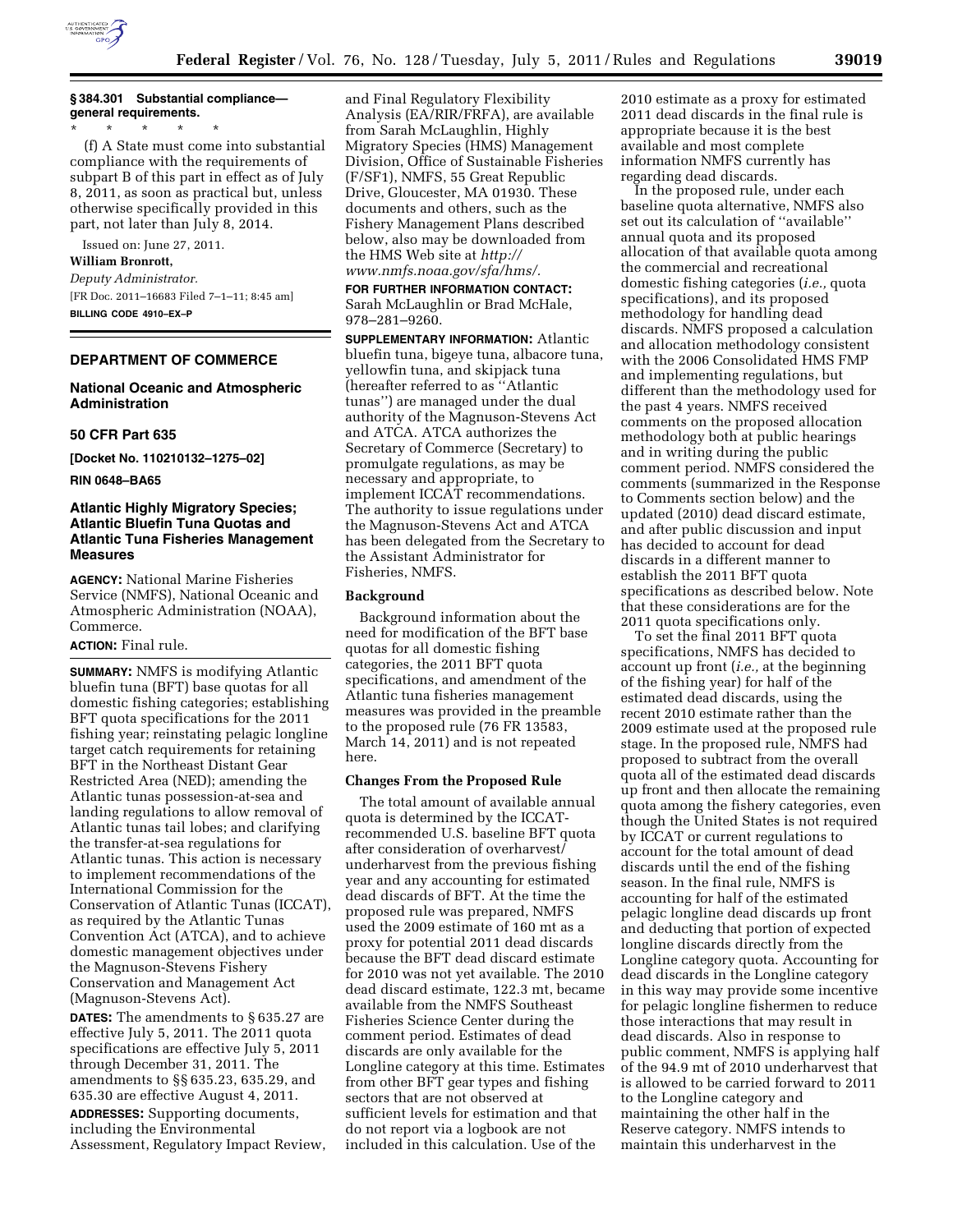Reserve category as needed until later in the fishing year for maximum flexibility in accounting for 2011 landings and dead discards.

NMFS took into consideration a broad range of public comment on the quota specification methodology and allocations in designing this final action. NMFS considers this action to be a transitional approach from the method used over the past 4 fishing years. Current regulations provide that the dead discard estimate may, but is not required to be, subtracted from the annual U.S. quota, and NMFS previously opted to deduct that estimate at the beginning of the year when the quota specifications were established. These final specifications are consistent with HMS regulations, are a logical outgrowth of the originally proposed calculation methodology, and would not affect the base quotas analyzed in Alternatives A1 and A2 of the EA/RIR/ FRFA. For the directed fishing categories, this final rule maintains the directed categories at their baseline quotas, which reflect application of the allocation scheme established in the Consolidated Atlantic Highly Migratory Species Fishery Management Plan (Consolidated HMS FMP) to the 2011 baseline U.S. BFT quota (923.7 mt). All landings and dead discards will be accounted for and reported to ICCAT, and NMFS will make any ICCATrequired adjustments to future U.S. BFT<br>quotas, as necessary.

Specifically, to set the final 2011 BFT quota specifications, NMFS first applies the percentages in the Consolidated HMS FMP allocation scheme to the overall U.S. quota of 923.7 mt to obtain the baseline category quotas for the different categories (*i.e.,* the General, Harpoon, Purse Seine, Angling, Longline, Trap, and Reserve categories). NMFS then deducts half of the 2010

dead discard estimate of 122.3 mt (*i.e.,*  61.2 mt) from the 2011 baseline Longline category quota of 74.8 mt and applies half of the 94.9 mt allowed to be carried forward to 2011 to the Longline category, *i.e.*,  $74.8 - 61.2 + 47.5 = 61.1$ mt adjusted Longline subquota (not including the 25-mt allocation set aside by ICCAT for the NED). NMFS will add the remainder of the 2010 underharvest that can be carried forward to 2011 (47.4 mt) to the Reserve category's baseline allocation of 23.1 mt, for an adjusted Reserve category quota of 70.5 mt. For the directed fishing categories, NMFS is not making any adjustments to the allocations that result from applying the scheme established in the Consolidated HMS FMP to the 2011 baseline U.S. BFT quota. Quota specifications for 2012 would be addressed in a separate, future action using information on 2011 BFT landings and the best available dead discard estimate at that time.

Regarding the Atlantic tunas transferat-sea regulations, and in response to public comment, NMFS adds the words ''or other gear'' to further clarify that ''transfer'' includes moving a tuna from fishing gear or other gear in the water from one vessel to another.

### **2011 Quota Specifications**

NMFS establishes final 2011 quota specifications as follows (and as shown in Table 1): General category—435.1 mt; Harpoon category—36 mt; Purse Seine category—171.8 mt; Angling category— 182 mt; Longline category—61.1 mt; and Trap category—0.9 mt. The amount allocated to the Reserve category for inseason adjustments, and potential quota transfers, scientific research collection, and accounting for potential overharvest in any category except the Purse Seine category, would be 70.5 mt. The General category quota of 435.1

mt would be divided further into the

time-period allocations established in the Consolidated HMS FMP. Thus, 23.1 mt (5.3 percent) would be allocated to the General Category for the period beginning January 1, 2011, and ending January 31, 2011; 217.6 mt (50 percent) for the period beginning June 1, 2011, and ending August 31, 2011; 115.3 mt (26.5 percent) for the period beginning September 1, 2011, and ending September 30, 2011; 56.6 mt (13 percent) for the period beginning October 1, 2011, and ending November 30, 2011; and 22.6 mt (5.2 percent) for the period beginning December 1, 2011, and ending December 31, 2011.

The Angling category quota of 182 mt would be further divided, pursuant to the area subquota allocations established in the Consolidated HMS FMP, as follows: School BFT—94.9 mt, with 36.5 mt to the northern area (north of 39°18′ N. latitude), 40.8 mt to the southern area (south of 39°18′ N. latitude), plus 17.6 mt held in reserve; large school/small medium BFT—82.9 mt, with 39.1 mt to the northern area and 43.8 mt to the southern area; and large medium/giant BFT—4.2 mt, with 1.4 mt to the northern area and 2.8 mt to the southern area.

The Longline category would be further divided in accordance with the North/South allocation percentages (*i.e.,*  no more than 60 percent to the south of 31° N. latitude) in the Consolidated HMS FMP. Thus, the Longline category quota of 61.1 mt would be subdivided as follows: 24.4 mt to pelagic longline vessels landing BFT north of 31° N. latitude, and 36.7 mt to pelagic longline vessels landing BFT south of 31° N. latitude. NMFS would account for landings under the 25-mt NED allocation separately from other Longline category landings.

TABLE 1—ATLANTIC BLUEFIN TUNA QUOTAS AND QUOTA SPECIFICATIONS (IN METRIC TONS) FOR THE 2011 FISHING YEAR (JANUARY 1–DECEMBER 31, 2011)

| Category<br>(% share of baseline quota) | Baseline allocation for<br>2011 and 2012<br>(per 2010 ICCAT recommendation<br>and consolidated HMS FMP<br>allocations)                        | 2011 Quota specifications                                                   |                                                                                    |                                                                                                                                               |
|-----------------------------------------|-----------------------------------------------------------------------------------------------------------------------------------------------|-----------------------------------------------------------------------------|------------------------------------------------------------------------------------|-----------------------------------------------------------------------------------------------------------------------------------------------|
|                                         |                                                                                                                                               | Dead discard<br>deduction<br>$\frac{1}{2}$ of 2010<br>proxy of 122.3<br>mt) | 2010 Under-<br>harvest to<br>carry forward<br>to 2011<br>$(94.9 \text{ mt total})$ | Adjusted 2011 fishing year quota                                                                                                              |
|                                         | 923.7                                                                                                                                         |                                                                             |                                                                                    | 957.4                                                                                                                                         |
|                                         | 182.0<br>SUBQUOTAS:<br>School 94.9<br>Reserve 17.6<br>North 36.5<br>South 40.8<br>LS/SM 82.9<br><b>North 39.1</b><br>South 43.8<br>Trophy 4.2 |                                                                             |                                                                                    | 182.0<br>SUBQUOTAS:<br>School 94.9<br>Reserve 17.6<br>North 36.5<br>South 40.8<br>LS/SM 82.9<br><b>North 39.1</b><br>South 43.8<br>Trophy 4.2 |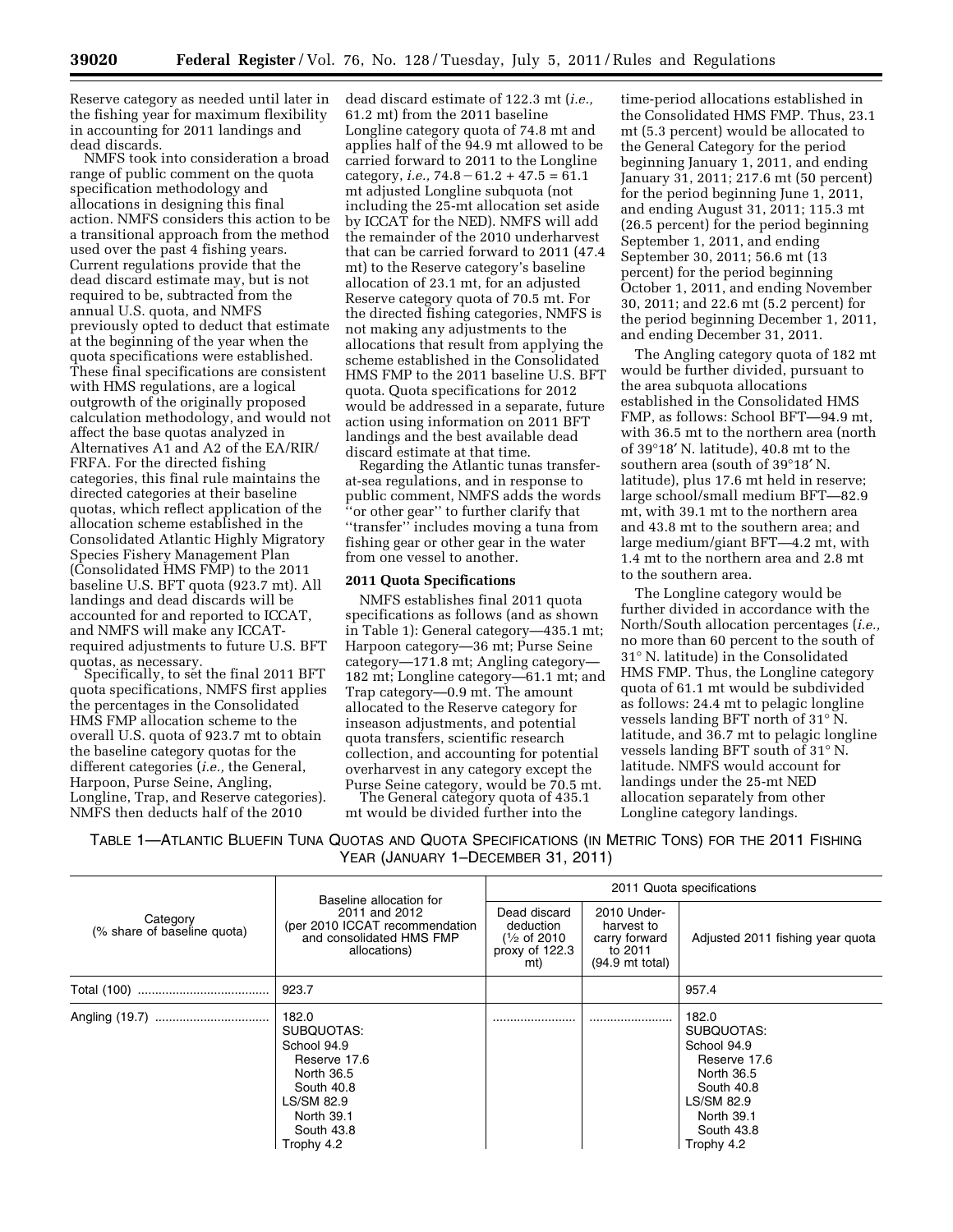# TABLE 1—ATLANTIC BLUEFIN TUNA QUOTAS AND QUOTA SPECIFICATIONS (IN METRIC TONS) FOR THE 2011 FISHING YEAR (JANUARY 1–DECEMBER 31, 2011)—Continued

| Category<br>(% share of baseline quota) | Baseline allocation for<br>2011 and 2012<br>(per 2010 ICCAT recommendation<br>and consolidated HMS FMP<br>allocations) | 2011 Quota specifications                                                     |                                                                                    |                                                                                            |  |
|-----------------------------------------|------------------------------------------------------------------------------------------------------------------------|-------------------------------------------------------------------------------|------------------------------------------------------------------------------------|--------------------------------------------------------------------------------------------|--|
|                                         |                                                                                                                        | Dead discard<br>deduction<br>$\frac{1}{2}$ of 2010<br>proxy of $122.3$<br>mt) | 2010 Under-<br>harvest to<br>carry forward<br>to 2011<br>$(94.9 \text{ mt total})$ | Adjusted 2011 fishing year quota                                                           |  |
|                                         | North 1.4<br>South 2.8                                                                                                 |                                                                               |                                                                                    | North 1.4<br>South 2.8                                                                     |  |
|                                         | 435.1<br>SUBQUOTAS:<br>Jan 23.1<br>Jun-Aug 217.6<br>Sept 115.3<br>Oct-Nov 56.6<br>Dec 22.6                             |                                                                               |                                                                                    | 435.1<br>SUBQUOTAS:<br>Jan 23.1<br>Jun-Aug 217.6<br>Sept 115.3<br>Oct-Nov 56.6<br>Dec 22.6 |  |
|                                         | 36.0                                                                                                                   |                                                                               |                                                                                    | 36.0                                                                                       |  |
| Purse Seine (18.6)                      | 171.8                                                                                                                  |                                                                               |                                                                                    | 171.8                                                                                      |  |
|                                         | 74.8<br>SUBQUOTAS:<br>North (-NED) 29.9<br>NED 25.0*<br>South 44.9<br>0.9                                              | $-61.2$                                                                       | $+47.5$                                                                            | 61.1<br>SUBQUOTAS:<br>North (-NED) 24.4<br>NED 25.0*<br>South 36.7<br>0.9                  |  |
|                                         | 23.1                                                                                                                   |                                                                               | $+47.4$                                                                            | 70.5                                                                                       |  |

\* 25-mT ICCAT set-aside to account for bycatch of BFT in pelagic longline fisheries in the NED. Not included in totals at top of table.

# **Reinstatement of NED Target Catch Requirements**

NMFS reinstates target catch requirements for pelagic longline vessels fishing in the NED. This action removes the exemption from target catch requirements that effectively has applied in the NED since November 2003. NMFS is removing the provision that allows unlimited retention of commercial-sized BFT taken incidental to fishing for other species in the NED up to the amount allocated for the NED (currently 25 mt). Instead, the same target catch limits apply in all areas (*i.e.,*  both inside and outside of the NED) as follows: One large medium or giant BFT

(*i.e.,* measuring 73 inches (185 cm) or greater) per vessel per trip may be landed, provided that at least 2,000 lb of species other than BFT are legally caught, retained, and offloaded from the same trip and are recorded on the dealer weighout slip as sold; two large medium or giant BFT may be landed incidentally to at least 6,000 lb of species other than BFT; and three large medium or giant BFT may be landed incidentally to at least 30,000 lb of species other than BFT.

# **Atlantic Tunas Possession at Sea and Landing Form**

NMFS clarifies the regulations regarding Atlantic tunas possession at sea and landing to specify that as long as the fork of the tail remains intact, the upper and lower lobes of the tail may be removed (as shown in Figure 1). This change balances the need for maintaining a standardized method of measuring Atlantic tunas with the request to allow Atlantic tunas to be stored at sea in a more efficient manner. This rulemaking does not affect the measurement methodology or requirements for species other than Atlantic tunas.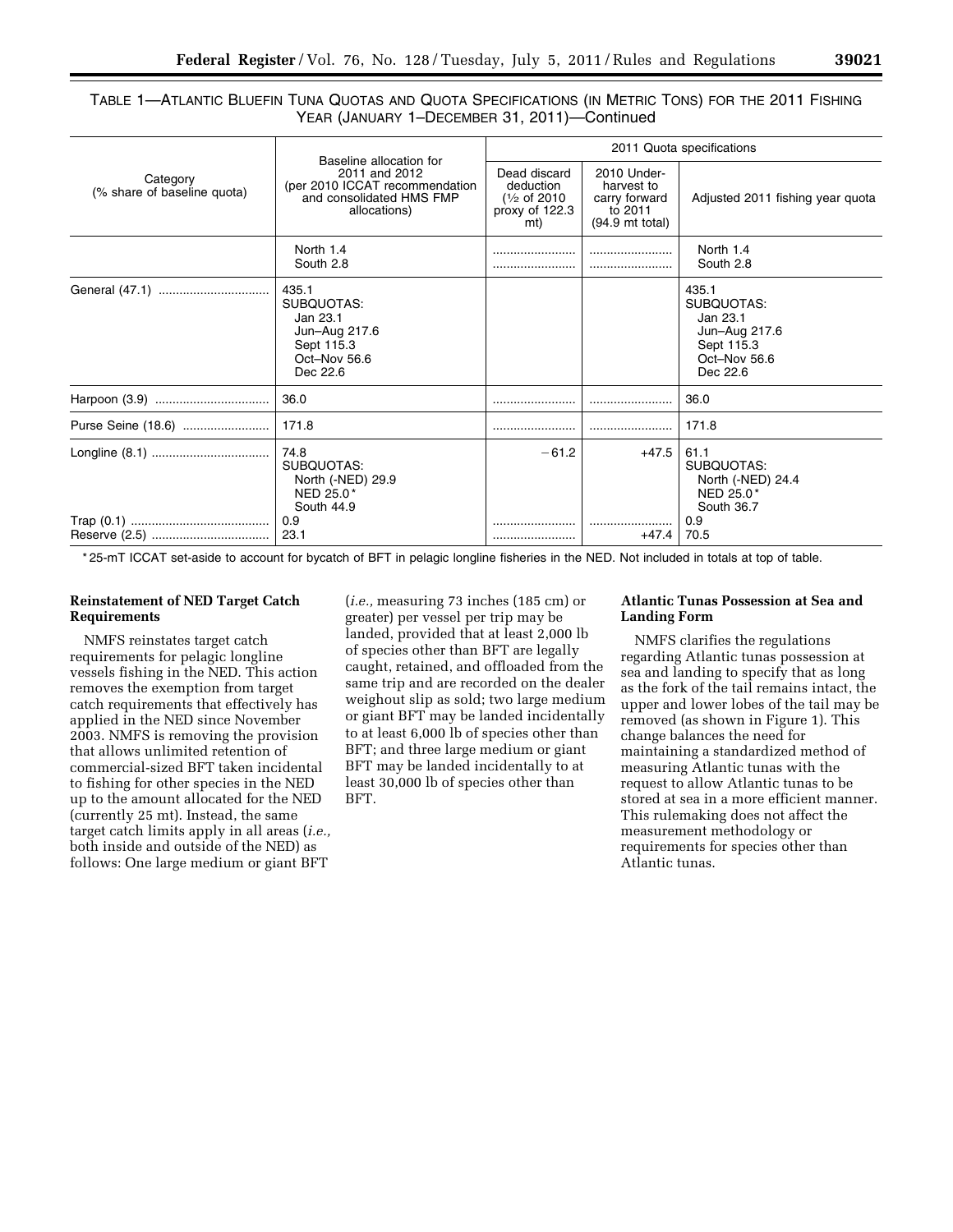

## **Atlantic Tunas Transfer at Sea**

NMFS clarifies the intent of the Atlantic tunas transfer-at-sea regulations and prohibitions by adding a sentence to the regulatory text regarding transfer at sea of Atlantic tunas that would read: ''Notwithstanding the definition of 'harvest' at § 600.10, for the purposes of this part, 'transfer' includes, but is not limited to, moving or attempting to move an Atlantic tuna that is on fishing or other gear in the water from one vessel to another vessel.'' In the future, NMFS may make similar clarifications regarding transfer at sea for other Atlantic highly migratory species via separate actions pertaining to those species.

### **Comments and Responses**

NMFS received approximately 2,000 written comments representing approximately 4,000 individuals or organizations, and oral comments were received from the approximately 400 participants who attended the six public hearings (in Barnegat, NJ; Manteo, NC; Gloucester, MA; Silver Spring, MD; Portland, ME; and Fairhaven, MA). The majority of the comments received opposed the 2011 BFT quota specifications as proposed. Below, NMFS summarizes and responds to all comments made specifically on the proposed rule. In addition, NMFS received comments on issues that were not part of this rulemaking. These comments are summarized under ''Other Issues'' below.

#### *A. BFT Base Quota*

*Comment 1:* NMFS should implement the ICCAT-recommended U.S. quota.

*Response:* NMFS agrees. Implementing the ICCAT-recommended baseline U.S. BFT quota is necessary for the United States to be in compliance

with the current ICCAT western BFT Recommendation, consistent with ATCA. The western Atlantic BFT Total Allowable Catch (TAC), which includes the U.S. quota, is expected to allow for continued BFT stock growth under the both the low and high stock recruitment scenarios considered by ICCAT's Standing Committee on Research and Statistics (SCRS).

*Comment 2:* It is arbitrary and capricious for NMFS to adopt quotas relying on the ICCAT western BFT recommendation. A 2008 independent review found ICCAT ineffective at controlling catch and that ICCAT management objectives have not been met. By relying entirely on ICCAT recommendations to set quotas, NMFS has ''spurned its legal obligations under the Magnuson-Stevens Act,'' specifically violating National Standard 1, which requires that conservation and management measures shall prevent overfishing while achieving, on a continuing basis, the optimum yield from each fishery, and National Standard 2, which requires that conservation and management measures shall be based upon the best scientific information available. NMFS should not rely solely on ICCAT stock assessments.

*Response:* NMFS disagrees that adoption of the ICCAT-recommended quota for western BFT is arbitrary and capricious or violates National Standards 1 and 2. NMFS considers the information considered by SCRS in the BFT stock assessments to constitute the best information currently available on which to make BFT fishery management decisions.

The United States is working with other ICCAT Contracting Parties to prevent BFT overfishing and overfished conditions for both stocks while providing reasonable opportunities to

fish. At its 2010 annual meeting, ICCAT adopted TACs and other conservation and management measures that are within the range of scientific advice that SCRS provided to ICCAT for both the western and eastern Atlantic stocks. Over the past several years, ICCAT has taken steps to strengthen its control of the eastern Atlantic bluefin tuna fishery, including a shorter fishing season, further reductions in fishing capacity, and stronger monitoring and compliance measures. ICCAT's 2010 assessment of the eastern BFT stock indicated that maintaining catches at the current TAC will likely allow biomass to increase if compliance with the current management measures continues. The latest stock assessment concluded that the current western Atlantic TAC should allow spawning stock biomass to increase under both high and low productivity scenarios. The western Atlantic fishery has also had a long history of compliance. In addition, the current ICCAT BFT recommendations for both the western and eastern stocks have a provision that would suspend all bluefin fisheries if SCRS detects a serious threat of stock collapse.

Further, NMFS manages BFT under the dual authority of the Magnuson-Stevens Act and ATCA. ATCA mandates that no regulation promulgated may have the effect of increasing or decreasing any allocation or quota of fish to which the United States agreed pursuant to an ICCAT recommendation.

*Comment 3:* NMFS should reduce significantly, or eliminate, quotas for fisheries targeting BFT and take immediate measures to reduce incidental mortality.

*Response:* NMFS is required under the Magnuson-Stevens Act and ATCA to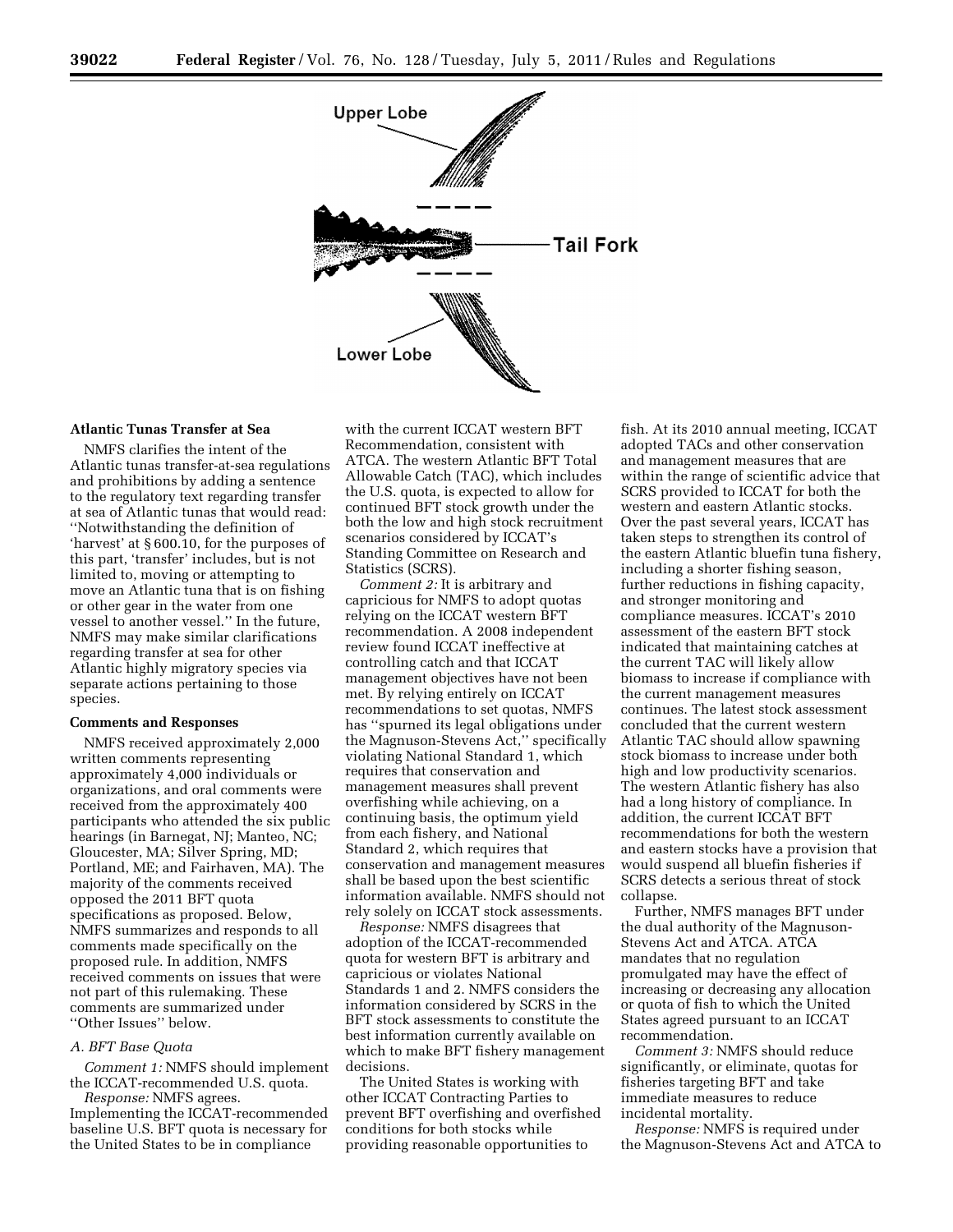provide U.S. fishing vessels with a reasonable opportunity to harvest the ICCAT-recommended quota. NMFS allocates the U.S. quota among categories to ensure that available fishing opportunities are distributed over as wide a range as possible with regard to time of year, geographic area, and type of participation while maintaining consistency with BFT conservation and management measures. Both the recent action to require the use of weak hooks by pelagic longline vessels fishing for HMS in the Gulf of Mexico and the action in this final rule to reinstate target catch requirements in the NED are consistent with the agency's efforts to address bycatch issues and manage BFT catch and landings within available quotas.

*Comment 4:* NMFS must consider the scientific information presented in the petition to list BFT as endangered or threatened under the Endangered Species Act (ESA), and CBD's comments on the 90-day finding, before issuing final conservation and management measures, including quotas, for BFT.

*Response:* Much of the information that was considered in the BFT listing petition status review was also considered by ICCAT and by NMFS in setting the BFT TAC and category quotas, respectively. NMFS proposed and is finalizing these management measures to be effective for June 2011, when ICCAT Recommendation 10–03 enters into force. Although the two efforts were conducted in parallel, the agency's fishery management obligations, including establishing the 2011 quota specifications, continued under ATCA and the Magnuson-Stevens Act during the status review process.

On May 27, 2011, NOAA announced that listing BFT as endangered or threatened is not warranted at this time (76 FR 31556, June 1, 2011). NOAA has committed to revisit this decision by early 2013, when more information will be available about the effects of the Deepwater Horizon BP oil spill, the 2012 SCRS BFT stock assessment, and the 2012 ICCAT BFT recommendations. NOAA also announced on May 27, 2011, that it is formally designating both the western Atlantic and eastern Atlantic and Mediterranean stocks of BFT as ''species of concern'' under the ESA. This places the species on a watch list for concerns about its status and threats to the species.

#### *B. 2011 BFT Quota Specifications*

*Comment 5:* NMFS should not deduct the dead discard estimate from the base quota. To account for pelagic longline BFT dead discards off the U.S. base quota is unfair as it would result in

reduced quotas for the more selective, directed fishing categories, and be a de facto reallocation of quota shares from those established in the Consolidated HMS FMP. It would also be economically damaging to the directed fisheries and support industries, and likely would result in shorter seasons and lower retention limits. NMFS is not managing for optimum yield when it allows the Longline category's landings and dead discards to total approximately 28 percent of the U.S. quota.

*Response:* The United States must account for dead discards, regardless of which fishery they occur in, to comply with ICCAT recommendations. The only dead discard data currently available comes from the longline fishery. Existing BFT quota regulations state that NMFS may subtract dead discards from the U.S. quota and make the remainder available to vessels subject to U.S. jurisdiction. This is an allowable methodology under existing regulations, and was not a new proposal in this rulemaking.

However, as described above, following consideration of public comment and the availability of updated dead discard estimates, NMFS has decided to account for one half of the dead discard estimate up front and directly off the Longline category quota, which will mitigate potential economic impacts commenters associated with adjusting the baseline quota for dead discards. For the directed fishing categories, NMFS is applying the allocation scheme established in the Consolidated HMS FMP to the 2011 baseline U.S. BFT quota with no further adjustments.

It is important to consider that the BFT quota allocations in the Consolidated HMS FMP were based on historic landings and were established initially in 1992. Baseline quotas were modified in 1995 and 1997 but have remained the same since implementation of the 1999 FMP when a separate discard allowance was provided for in the ICCAT BFT recommendation. Following ICCAT's elimination of the dead discard allowance and change to include dead discards within TACs in 2006, NMFS has not modified the allocation scheme to include dead discards into the baseline quotas. The United States has accounted for this mortality as part of the domestic specification calculation process for the last several years and reports dead discard estimates to ICCAT annually. This is one of many issues the agency intends to consider in its review of BFT management in the near future. Regarding the concern about this

accounting method creating shorter fishing seasons and lower retention limits, specifically for the recreational BFT fishery in 2011, the inseason actions implemented in April (*i.e.,*  retention limit adjustment and closure of the southern area BFT trophy fishery) were based on recent changes in the fishery and size of bluefin tuna available to fishermen, not the proposed quota specifications. Finally, NMFS would like to clarify that accounting for dead discards as proposed or as finalized does not alter the Longline category's allocation of the U.S. quota. As proposed and finalized, the Longline category's allocation per the Consolidated HMS FMP is 8.1 percent to allow for landings of BFT, not dead discards. The pelagic longline fleet does not benefit economically from the BFT they must discard dead.

*Comment 6:* NMFS should not deduct the dead discard estimate from the overall quota (*i.e.*, "off the top") because it would provide no incentive for the pelagic longline fishery to reduce BFT interactions and dead discards. NMFS should account for these dead discards within the Longline category quota, and, generally, should hold each category accountable for its overharvests.

*Response:* As discussed above, in these final quota specifications, NMFS is accounting for half of the estimated dead discards within the Longline category up front. This action may provide some incentive for pelagic longline fishermen to reduce BFT interactions that may result in dead discards. Reinstating target catch requirements in the NED also may serve as a disincentive to fish in areas where BFT interactions could be high.

As discussed below, the pelagic longline fishery is currently the only fishery for which sufficient data is collected to estimate dead discards. However, an unknown level of dead discards occurs in directed BFT fishing fisheries as well and NMFS will consider how best to modify data collection programs to provide dead discard estimates in the future.

*Comment 7:* NMFS should consider implementing a 25-percent to 50 percent reduction of the allocated quota to the Longline category for one or more years. The longliners know there need to be some changes, although it would not be appropriate to cut out the pelagic longline fishery entirely.

*Response:* NMFS does not eliminate the quota for the Longline category in the final rule, although some of the approaches recommended in the comments on the proposed rulemaking would have had that effect. As discussed above, NMFS is accounting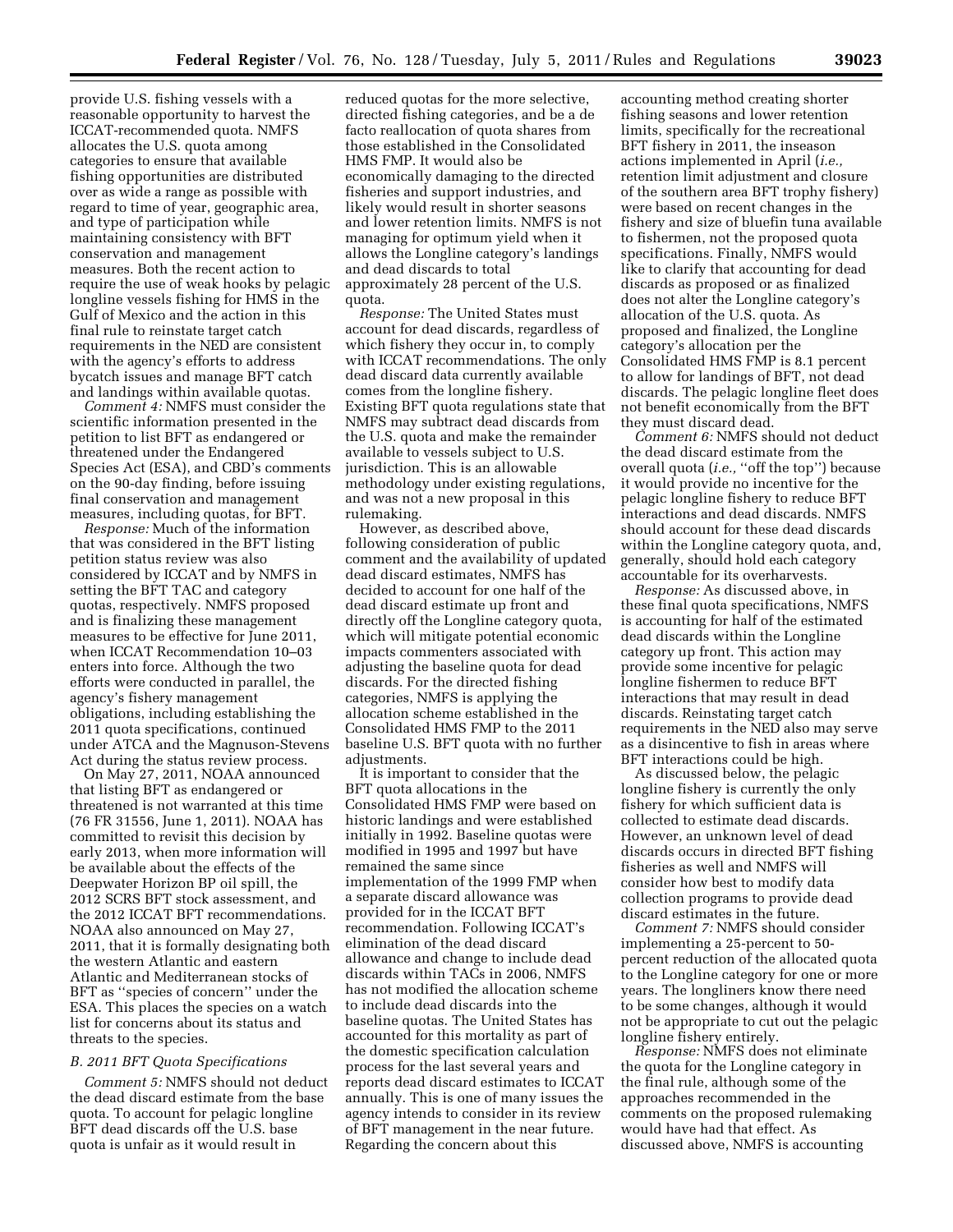for half of the estimated pelagic longline dead discards up front and deducting that portion of expected longline discards directly from the Longline category quota. Accounting for dead discards in the Longline category in this way may provide some incentive for pelagic longline fishermen to reduce those interactions that may result in dead discards. Reinstating pelagic longline target catch requirements for retaining BFT in the NED may also have a similar effect.

*Comment 8:* The proposed quota specifications are not consistent with the ICCAT provision that Contracting Parties shall minimize dead discards to the extent practicable. Allocating a disproportionate share of the BFT quota to the sector (pelagic longline) that causes the most discards is inconsistent with ICCAT mandates. The proposed quota specifications also ignore the obligations of the 1982 United Nations Convention on the Law of the Sea, the 1995 United Nations Fish Stocks Agreement, and the 1995 Food and Agriculture Organization Code of Conduct, which call for minimizing catch of non-target species.

*Response:* The U.S. quota finalized in this action is consistent with ICCAT Recommendation 10–03, the Magnuson-Stevens Act, and ATCA. The U.S. pelagic longline fleet fishes directly for swordfish and Atlantic tunas such as yellowfin tuna and catches BFT incidentally. Dead discards are the result of domestic and international restrictions on the size of BFT that may be retained and requirements that certain amounts of target species (*e.g.,*  swordfish and other tunas) be landed in order to keep any BFT. If small BFT are caught, or if insufficient target species have been caught, BFT must be discarded, and some are discarded dead. The agency has historically implemented a series of management measures designed to regulate the incidental catch of BFT in non-directed Atlantic fisheries. Additionally, NMFS currently imposes a time and area closure for the month of June to prevent BFT longline interactions off the mid-Atlantic coast. As discussed above, NMFS recently finalized a rule requiring the use of weak hooks in the Gulf of Mexico pelagic longline fishery to minimize BFT interactions, is reinstating target catch requirements in the NED through this action, and also will consider options for further regulatory changes to reduce dead discards in the future. Regarding the 1982 United Nations Convention on the Law of the Sea, the 1995 United Nations Fish Stocks Agreement, and the 1995 Food and Agriculture Organization

Code of Conduct for Responsible Fisheries, NMFS does not consider this action to be inconsistent with those instruments.

*Comment 9:* Under ATCA, NMFS is authorized to adopt regulations necessary and appropriate to carry out the purposes and objectives of ICCAT. NMFS has been violating ATCA by allowing a de facto ''incidental catch'' fishery in the Gulf of Mexico, in violation of the ICCAT recommendation to prohibit directed fishing targeting BFT in that area.

*Response:* NMFS prohibits directed fishing for BFT in the Gulf of Mexico. However, some level of BFT catch is unavoidable during directed fishing for yellowfin tuna and swordfish. NMFS has historically implemented a series of management measures designed to regulate and limit the incidental catch of BFT in non-directed Atlantic fisheries.

*Comment 10:* Allocating a disproportionate portion of the BFT quota to the Longline category, which catches BFT only as bycatch, violates National Standard 4, which prohibits discrimination in the allocation of fishing privileges.

*Response:* National Standard 4 includes provisions that measures shall not discriminate between residents of different states and that allocations shall be fair and equitable to all fishermen. NMFS is allocating the baseline U.S. BFT quota consistent with the Consolidated HMS FMP allocation scheme. The action does not discriminate between residents of different states in the allocation of fishing privileges. It is important to note that the directed fishing categories currently do not have the same monitoring requirements as the pelagic longline fleet (*e.g.,* for logbooks and observers) and that improvements in directed fishery data collection could result in changes to the dead discard estimate and to the future management of those fisheries.

In the proposed 2011 quota specifications, NMFS' goal was to balance the objectives of accounting for dead discards proactively, distributing fishing opportunities in a manner consistent with the Consolidated HMS FMP allocation scheme, and allowing continued operation of commercially valuable fisheries for swordfish and other tunas while controlling the landings of the incidental BFT catches. Through the final action, as described above, NMFS has used an approach that accounts for a portion of the dead discard estimate up front, holds a portion of the unharvested 2010 BFT quota that is allowed to be carried

forward to 2011 in the Reserve category for maximum flexibility for end-of-year accounting, and maintains directed fishing categories at their baseline quotas, which reflect application of the allocation scheme established in the Consolidated HMS FMP to the 2011 baseline U.S. BFT quota.

*Comment 11:* Perpetuating BFT dead discards does not serve the primary values of the BFT resource—food production and recreational opportunities—and thus violates National Standard 5, which requires that conservation and management measures consider efficiency in the utilization of fishery resources.

*Response:* NMFS considers efficiency in the utilization of the BFT resource across user groups, consistent with National Standard 5. To meet the multiple goals for the BFT fishery, NMFS considers the importance of all of the national standards when making fishery management decisions, including those intended to provide reasonable fishing opportunities to a wide range of users and gear types, coastwide, throughout the calendar year. Due to restrictions on size and retention limits, some amount of discards is inevitable and some amount of the BFT released are already dead or do not survive.

*Comment 12:* Because the proposed rule did not propose that bycatch be avoided or reduced, it violates National Standard 9, which requires that conservation and management measures minimize bycatch.

*Response:* The main purpose of the proposed rule was to implement the 2010–ICCAT recommended baseline U.S. BFT quota. The quota specifications were proposed to account for underharvest allowed to be carried forward to 2011 and to account for dead discards. The Consolidated HMS FMP and its implementing regulations minimize bycatch and bycatch mortality to the extent practicable in several ways. Most recently, on April 5, 2011, NMFS published a final rule to require weak hook use in the Gulf of Mexico pelagic longline fishery (76 FR 18653). That action and the action in this final rule to reinstate target catch requirements in the NED are part of the agency's efforts to address bycatch issues and manage BFT catch and landings within available quotas. In addition, the accounting for half of the anticipated dead discards up front from the Longline category in this action may provide some incentive for pelagic longline fishermen to reduce those interactions that may result in dead discards. NMFS may identify additional measures to be taken in the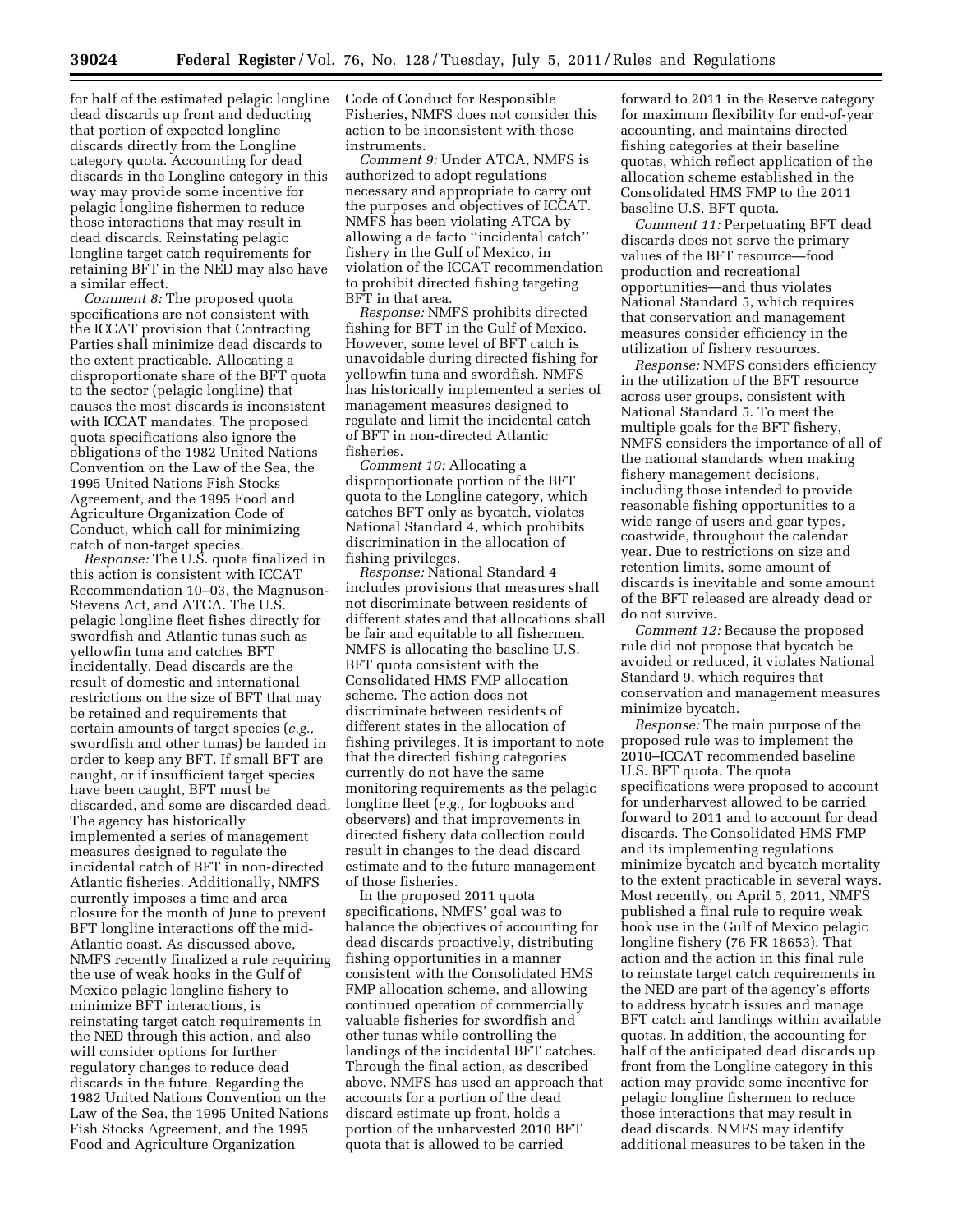future resulting from further management review.

*Comment 13:* NMFS should account for dead discards as proposed. This approach is consistent with the method used for the last several years and would allow continued participation in the fishery by all user groups. The 8.1 percent Longline category allocation established in the FMP was based only on historical landings, not catch (*i.e.,*  landings and discards). NMFS should continue to explore ways to convert dead discards to landings. Furthermore, NMFS should refer to dead discards as ''regulatory discards'' since it is domestic regulations that force pelagic longline fishermen to waste BFT bycatch.

*Response:* From 2007 through 2010, NMFS deducted the estimate of dead discards up front, but directly from the Longline category. In those years, NMFS was able to follow this approach while also providing a landings quota for the Longline category because of large underharvests and the fact that ICCAT allowed an amount equal to half of the U.S. quota to be carried forward to the following year. At the time the proposed rule was prepared, NMFS determined that the same approach would be impracticable given the change in the amount of underharvest that could be carried forward to 2011 (*i.e.,* from 50 percent of the U.S. quota to 10 percent, or from approximately 475 mt to 95 mt). NMFS considers the approach used for these final 2011 quota specifications to be a transitional approach from the method used over the past four fishing years. NMFS acknowledges the implications of the change in the ICCAT western BFT recommendation in 2006 for the pelagic longline fishery, and is attempting to balance the needs of the pelagic longline fleet to continue operations for the directed swordfish and Atlantic tunas fisheries with the needs of directed BFT fishery participants.

*Comment 14:* The pelagic longline fleet is critical in providing domestic swordfish and Atlantic tunas product and catch data used in highly migratory species stock assessments, and has contributed to scientific sampling efforts. Curtailing longline effort based on BFT bycatch could result in the loss of U.S. swordfish quota (if not used) to other ICCAT Contracting Parties that do not use safe handling and release practices, consequently having negative impacts to sea turtles and mammals, as well as billfish.

*Response:* NMFS acknowledges the role of the pelagic longline fishery in providing domestic fish products and important data for HMS stock

assessments, such as indices of abundance on the high seas. NMFS recognizes the conservation efforts of the U.S. longline fleet as well as the concerns about potential loss of quota to countries with less protective measures for protected species. Through these final specifications, NMFS is accounting for half of the estimated dead discards against the Longline category up front but also is providing half of the available underharvest to the Longline category to balance the need for continued directed longline operations for swordfish and Atlantic tunas with the need to account for dead discards within the U.S. BFT quota.

*Comment 15:* Use of the 2009 pelagic longline dead discard estimate as a proxy for 2011 dead discards is inappropriate, in part because the estimate is nearly two years old, and in part because 2009 may have been an anomalous year for pelagic longline BFT catches.

*Response:* Since the proposed rule was published, NMFS has received and is now using the 2010 dead discard estimate. NMFS considers the 2010 dead discard estimate to be the best information available. By maintaining a portion of the 2010 BFT underharvest (allowed to be carried to 2011) in the Reserve category rather than allocating that amount now, NMFS is maximizing its flexibility regarding accounting for total 2011 landings and dead discards. As the season progresses, NMFS will have more 2011 information to use in making inseason transfer decisions as well as more data on pelagic longline BFT interactions, including dead discards.

*Comment 16:* In considering a proxy for the 2011 estimate, NMFS should calculate the anticipated reduction in dead discards from required use of weak hooks in the Gulf of Mexico.

*Response:* NMFS agrees that the recent implementation of the weak hook requirement for pelagic longline vessels in the Gulf of Mexico should reduce BFT bycatch and dead discards in the Gulf of Mexico. However, because the weak hook requirement was not effective until May 5, 2011, mid-way through the BFT spawning season (April through June), NMFS currently lacks the data appropriate to make such calculations. This, combined with uncertainties regarding post-release mortality, makes it difficult to quantify now the effect of the weak hook requirement on incidental BFT catch in the Gulf of Mexico. Therefore, the 2010 dead discards estimate is the best available proxy at this time. NMFS will continue to examine this issue and take appropriate action to account for any

reductions in dead discards that result from the weak hook rule implementation.

*Comment 17:* The dead discard estimation methodology is unclear, and there are concerns that the extrapolation method may be amplifying the level of discards.

*Response:* The United States applies the SCRS-approved methodology to calculate and report dead discards for both stock assessment purposes and quota compliance purposes. The amount of dead discards is generated by estimating discard rates from data collected by NMFS' Pelagic Observer Program and extrapolating these estimates using the effort (number of hooks) reported in the Pelagic Logbooks. This methodology is applied within each time/area stratum (*e.g.,* catch rates from the Gulf of Mexico are used to estimate discards from the Gulf of Mexico, not the NED). Estimates of dead discards from other gear types and fishing sectors that do not use the pelagic longline vessel logbook are unavailable at this time and thus are not included in this calculation. Changes to the approved method likely would require consideration and approval by the SCRS prior to U.S. implementation.

*Comment 18:* It is not mandatory for NMFS to project and account for U.S. dead discards at the start of year. ICCAT requires accounting for 2011 landings and dead discards in 2012.

*Response:* The ICCAT requirement is for countries to report total annual catch (landings and dead discards) in the year following the subject fishing year, *i.e.,*  report in the summer of 2012 the 2011 total. Since the change in the ICCAT recommendation to eliminate the dead discard allowance, NMFS has taken a precautionary approach in proactively deducting the estimate of dead discards up front when establishing the final quota specifications for each year. NMFS must also balance its obligation to provide reasonable opportunity to harvest the U.S. quota with the fact that the ICCAT western BFT recommendation includes a provision for reduction of a Contracting Party's quota by 100 percent of the amount in excess of the quota and by 125 percent if overharvest occurs for a second year. As described above, in this final action, NMFS is taking the proactive measure of accounting for half of the estimated pelagic longline dead discards up front and deducting that portion of expected longline discards directly from the Longline category quota. Regardless of the specifications details in the final rule, the total 2011 U.S. BFT landings and pelagic longline dead discards will be accounted for and reported to ICCAT,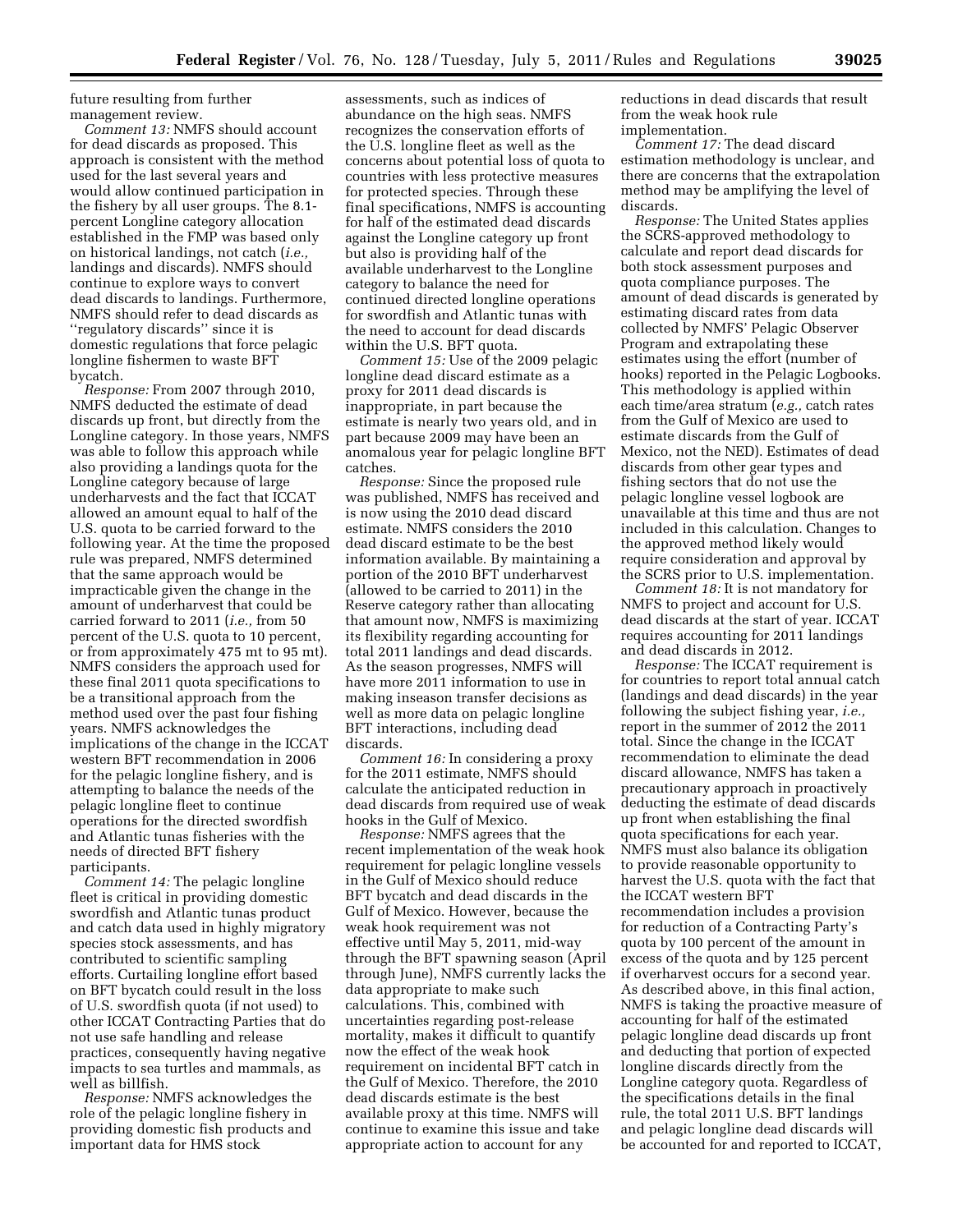and NMFS would make any ICCATrequired adjustments to future U.S. BFT quotas, if necessary.

*Comment 19:* NMFS should find a way to account for at least some portion of the dead discard estimate using the 285 mt of 2010 underharvest that the United States is unable to carry forward under the current ICCAT BFT Recommendation.

*Response:* In the 2010 BFT final quota specifications, NMFS deducted 172.8 mt (the 2008 dead discard estimate, used as a proxy for estimated 2010 dead discards) up front from the 2010 Longline category baseline quota. It would be inappropriate and inconsistent with the ICCAT BFT Recommendation to account for 2011 estimated dead discards with the amount of 2010 adjusted BFT quota that was unharvested and cannot be carried forward to 2011.

*Comment 20:* The Massachusetts Division of Marine Fisheries commented that the proposed quota allocation (*i.e.,* providing each quota category its FMP-based share of a quota that has been adjusted up front to account for anticipated dead discards in the pelagic longline fishery) attempts to maintain traditional FMP-based allocations without accounting for the changing nature of the BFT fisheries. The Purse Seine category, which has been allocated 18.6-percent of the U.S. quota, has not landed its full quota since 2003 and has had virtually no landings since 2005. Therefore, strict adherence to allocations based on the FMP-based allocations makes little sense, in the short-term, given the unlikelihood that this category will land its quota share. NMFS should use inseason management authority to temporarily reallocate unused quota to address discards.

*Response:* Under the current quota regulations, NMFS is obligated, regardless of their recent inactivity, to make equal allocations of the available Purse Seine category BFT subquota among the Purse Seine category vessels that have requested their 2011 allocations. However, within a fishing year, NMFS may transfer quotas among categories using determination criteria based on consideration of the regulatory determination criteria regarding inseason adjustments and other relevant factors provided under § 635.27(a)(8), such as: The catches of the particular category quota to date and the likelihood of closure of that segment of the fishery if no adjustment is made; review of dealer reports, daily landing trends, and the availability of the BFT on the fishing grounds; the projected ability of the vessels fishing under the particular category quota to harvest the

additional amount of BFT before the end of the fishing year; and the effects of the adjustment on accomplishing the objectives of the fishery management plan. Thus, if the Purse Seine subquota is not used, NMFS has the option to transfer that quota allocation to other categories, if appropriate.

*Comment 21:* The directed BFT fishery participants have successfully avoided dead discards and should not be adversely affected, through reduced quotas and fishing opportunities, in the process of accounting for dead discards for the incidental pelagic longline fishery.

*Response:* Although NMFS recognizes that commercial fishermen and recreational anglers generally attempt to avoid discarding BFT, some amount of discards is inevitable due to restrictions on size and retention limits, and some amount of the BFT released are already dead or do not survive. As discussed above, the pelagic longline fishery is currently the only fishery for which sufficient data is collected to estimate dead discards. Data collection programs may need to be modified to provide more accurate dead discard estimates in the future. The topic of post-release mortality received substantial attention at the 2010 ICCAT meeting and NMFS anticipates that the issue will be a focus at the 2012 ICCAT meeting when the western BFT Recommendation is renegotiated. Regarding the potential impact of the proposed action on inseason BFT management, see response to Comment 5.

*Comment 22:* All user groups have discards, some of which are dead, and NMFS should initiate or expand studies to examine dead discard and release mortality rates in the all fishing categories. We should have our own national estimates rather than becoming subject to estimates from other BFT fisheries that may not be comparable to U.S. BFT fisheries.

*Response:* NMFS agrees that examination of dead discard and release mortality estimates rates in all fishing categories is warranted and will explore methods to account for this mortality in the near future.

*Comment 23:* Transfers of U.S. quota to other ICCAT Contracting Parties should be out of the question, particularly since the United States may be quota limited in 2011. Transferring quota would decrease opportunities to U.S. fishermen and may have negative impacts on protected species.

*Response:* The United States has not received any request for transfer of BFT quota from another ICCAT Contracting Party. At this point, NMFS is allocating fully the U.S. baseline and adjusted

quotas, including to the Reserve category, for domestic management purposes. Although no transfers are anticipated at this time, if NMFS were later to consider a transfer of U.S. quota to another ICCAT Contracting Party, NMFS would publish a separate action in the **Federal Register**, which would provide the details of the proposed transaction, including factors such as the amount of quota to be transferred, the projected ability of U.S. vessels to harvest the total U.S. BFT quota before the end of the fishing year, the potential benefits of the transfer to U.S. fishing participants (such as access to the EEZ of the receiving Contracting Party for the harvest of a designated amount of BFT), potential ecological impacts, and the Contracting Party's ICCAT compliance status. Additional NEPA analysis would be prepared, as appropriate, to analyze any additional action.

# *C. Reinstatement of Target Catch Requirements in the NED*

*Comment 24:* NMFS should implement target catch requirements for pelagic longline vessels fishing in the NED. Limiting the number of BFT that may be retained and landed would serve as a disincentive to target BFT or to fish in areas where interactions could be high.

*Response:* NMFS agrees and is reinstating target catch requirements in the NED in this final rule.

*Comment 25:* NMFS should not implement the target catch requirements that apply coastwide for pelagic longline vessels within the NED. The 25-mt quota that ICCAT allocated for bycatch during pelagic longline fishing in the vicinity of the management area boundary was intended to be managed and accounted for distinctly from the U.S. share of the western BFT TAC. Pelagic longline vessels do not target BFT; there are sets on swordfish where the bycatch of BFT cannot be avoided. Furthermore, 2009 was an anomaly with regard to BFT landings in the NED, which generally have been under 10 mt annually. Implementing the target catch requirements that apply coastwide could have the unintended result of increasing BFT dead discards. NMFS should instead consider multi-year accounting for NED landings or a higher trip limit, such as 10 fish.

*Response:* NMFS must implement ICCAT management measures as they are presented in the formal ICCAT recommendations, including the western BFT recommendation. NMFS acknowledges that the 2009 level of BFT interactions in the NED may have been abnormally high and that the pelagic longline fleet is not targeting BFT.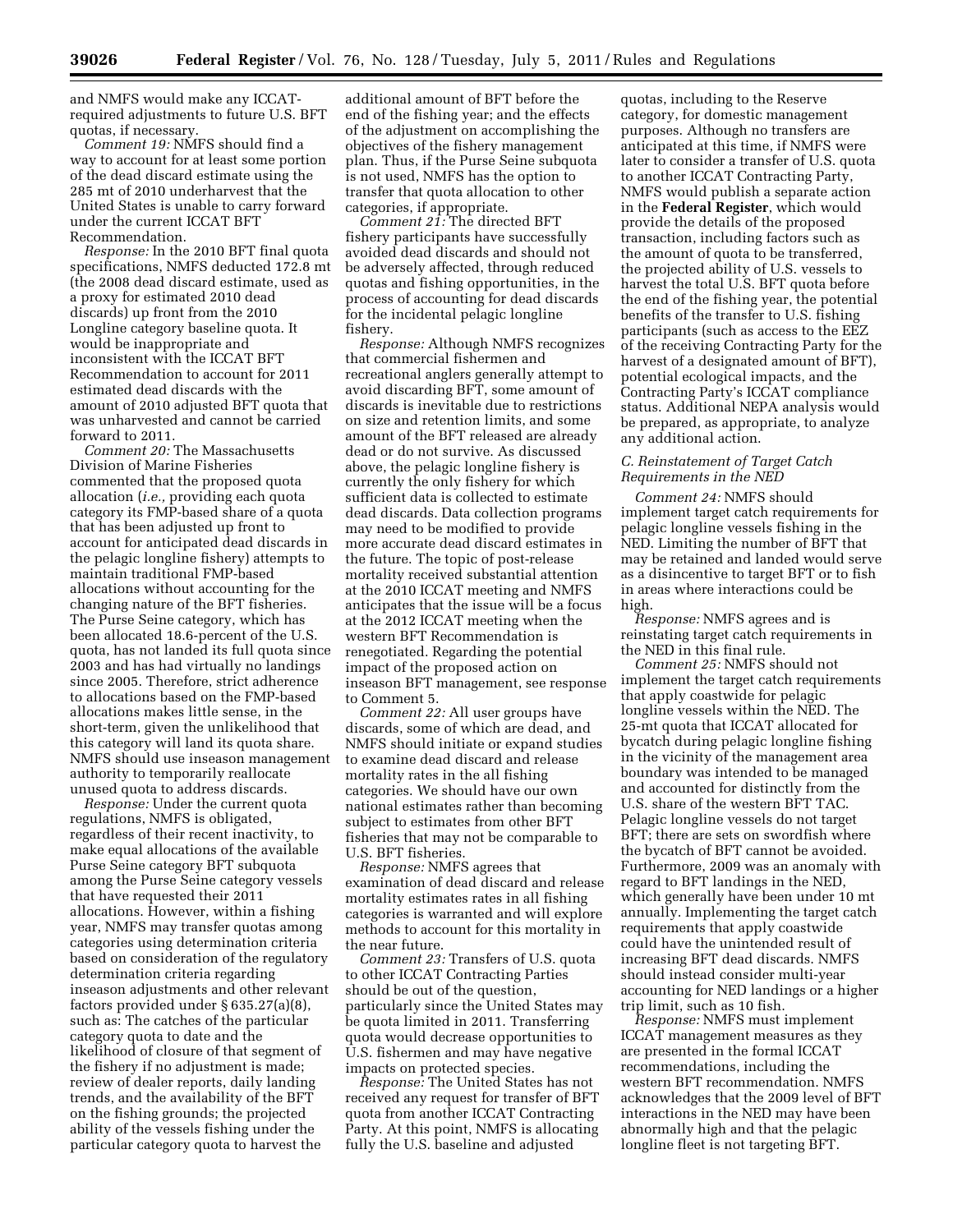Nonetheless, NMFS maintains that reinstating target catch requirements in the NED may serve as a disincentive for a vessel owner or operator to fish in areas where BFT interactions could be high, or to extend a fishing trip in order to retain additional BFT. NMFS expects that implementing the same target catch requirements in all areas will decrease the likelihood that the Longline category quota is harvested prematurely, which could have economic impacts particularly on those vessels that do not fish in the NED. It also would be consistent with ongoing agency efforts to better align pelagic longline catch with Consolidated HMS FMP objectives and quota allocations.

# *D. Allowing Removal of Atlantic Tunas Tail Lobes*

*Comment 26:* Allowing for Atlantic tuna tails to be trimmed as NMFS proposed is an easy, common-sense measure that will make handling and storage of tunas in fish holds more efficient.

*Response:* NMFS' proposal to allow removal of the upper and lower lobes of the tail was intended to balance the need to preserve the sole method for measuring Atlantic tunas, *i.e.,* Curved Fork Length, which is taken by measuring to the fork of the tail, with the need for both commercial and recreational participants to store these fish as efficiently as possible. Therefore, NMFS is finalizing the measure as proposed.

*Comment 27:* It is important that vessels be able to properly store the fish to preserve fish quality, and trimming the lobes would not help for giant BFT that may not fit in the hold. NMFS should allow the tail to be cut but require that the skin be left intact. The tail could then be folded for slushing purposes but be folded back to allow for a proper measurement.

*Response:* NMFS acknowledges the importance to properly store fish to preserve their quality and also recognizes that allowing the removal of the upper and lower tail lobes may not assist storage in all instances, especially for giant BFT. However, to facilitate enforcement of size limits and to preserve the sole method for measuring Atlantic tunas, NMFS has opted not to allow the tail to be cut prior to being offloaded at this point in time.

# *E. Clarification of Atlantic Tunas Transfer at Sea*

*Comment 28:* The proposed clarification is necessary to close a regulatory loophole. NMFS should further clarify that transfer includes moving a tuna from fishing or other gear in the water from one vessel to another.

*Response:* NMFS agrees with this comment and has clarified the regulatory text accordingly. The intent of this clarification is to ensure that fishermen are informed that transferring Atlantic tunas at sea, either by transferring the actual fish, or by transferring fish that remain in water, is prohibited. This also includes moving an Atlantic tuna using some sort of other gear, *e.g.,* using a poly ball to transfer a fish.

*Comment 29:* NMFS should not overburden itself with further regulations like this that are very difficult to enforce.

*Response:* NMFS acknowledges that some regulations may be more difficult to enforce than others. However, this change in the regulations is intended to clarify, and enhance the enforceability of, existing regulations controlling effort, including daily retention limits. These effort controls are vital to ensuring all fishery participants have a reasonable opportunity to harvest Atlantic tunas regardless of their geographic or temporal engagement with the fishery. This clarification is also intended to preserve the allocation percentages, both within and across the various quota categories, by constraining landings to individual category quotas. As this change does not impose a new requirement, but merely clarifies and enhances the enforceability of existing regulations, NMFS does not consider it overly burdensome.

#### *F. Other Issues*

NMFS received comments on the issues outlined under the eight subheadings below. These suggestions are beyond the scope of this rulemaking. However, in light of the issues involving U.S. quotas and domestic allocations, pelagic longline dead discards, the need to account for dead discards that result from fishing with other gears, and bycatch reduction objectives, as well as public comment, NMFS intends to undertake a comprehensive review of BFT management in the near future to determine whether existing management measures need to be adjusted to meet the multiple goals for the BFT fishery.

# (1) Bycatch of BFT

NMFS received comments requesting implementation of various actions to address pelagic longline BFT bycatch, including: establish bycatch caps or other incentives to reduce bycatch, such as those based on U.S. northeast species management (*e.g.,* closure of directed fishery when a ''choke species'' limit is

met) or Canadian highly migratory species management (*e.g.,* exclusion zones and quota transfers); establish time/area closures in the Gulf of Mexico; implement dynamic area management; expand the weak hook requirement beyond the Gulf of Mexico (although many expressed this step would not be effective or appropriate); require the fleet to use buoy gear or greensticks in the Gulf of Mexico; increase observer coverage and/or realtime monitoring of landings and dead discards, including via VMS; prohibit retention of BFT for sale by pelagic longline vessels; change the FMP allocation to reflect both landings and dead discards; change the allocation scheme to one that promotes fishing with selective fishing gears; adjust the minimum size for BFT retention and implement other regulatory changes that would allow conversion of BFT dead discards to landings, including in the NED. The Massachusetts Division of Marine Fisheries commented that allocation schemes that result in the failure of U.S. fishermen to land the U.S. quota while discarding dead BFT will negatively impact domestic interests in the future. Several commenters recognize the challenge of maximizing swordfish quota utilization with minimizing BFT discards. Many commenters expressed concern that without a bycatch cap and with expected BFT stock growth, pelagic longline BFT interactions would increase. Dead discards could grow without limit, potentially representing a majority of the U.S quota, thereby compromising the directed fisheries.

#### (2) Permit Issues

NMFS received comment that, as the BFT quota is small, NMFS should change all BFT permits from open access to limited access. Regarding swordfish revitalization, NMFS received comment that implementation of an HMS handgear permit would help increase swordfish quota utilization by gears more selective than pelagic longline, thus reducing potential BFT bycatch and dead discards.

#### (3) Inseason Quota Transfers

NMFS received numerous comments that it should use ''inseason quota transfers'' that were actually recommendations to reallocate quota in a matter inconsistent with the Consolidated HMS FMP.

#### (4) Recreational Fishery Monitoring

NMFS received comments that recreational landings must be tracked in a more timely fashion. Programs like the Massachusetts landing census pilot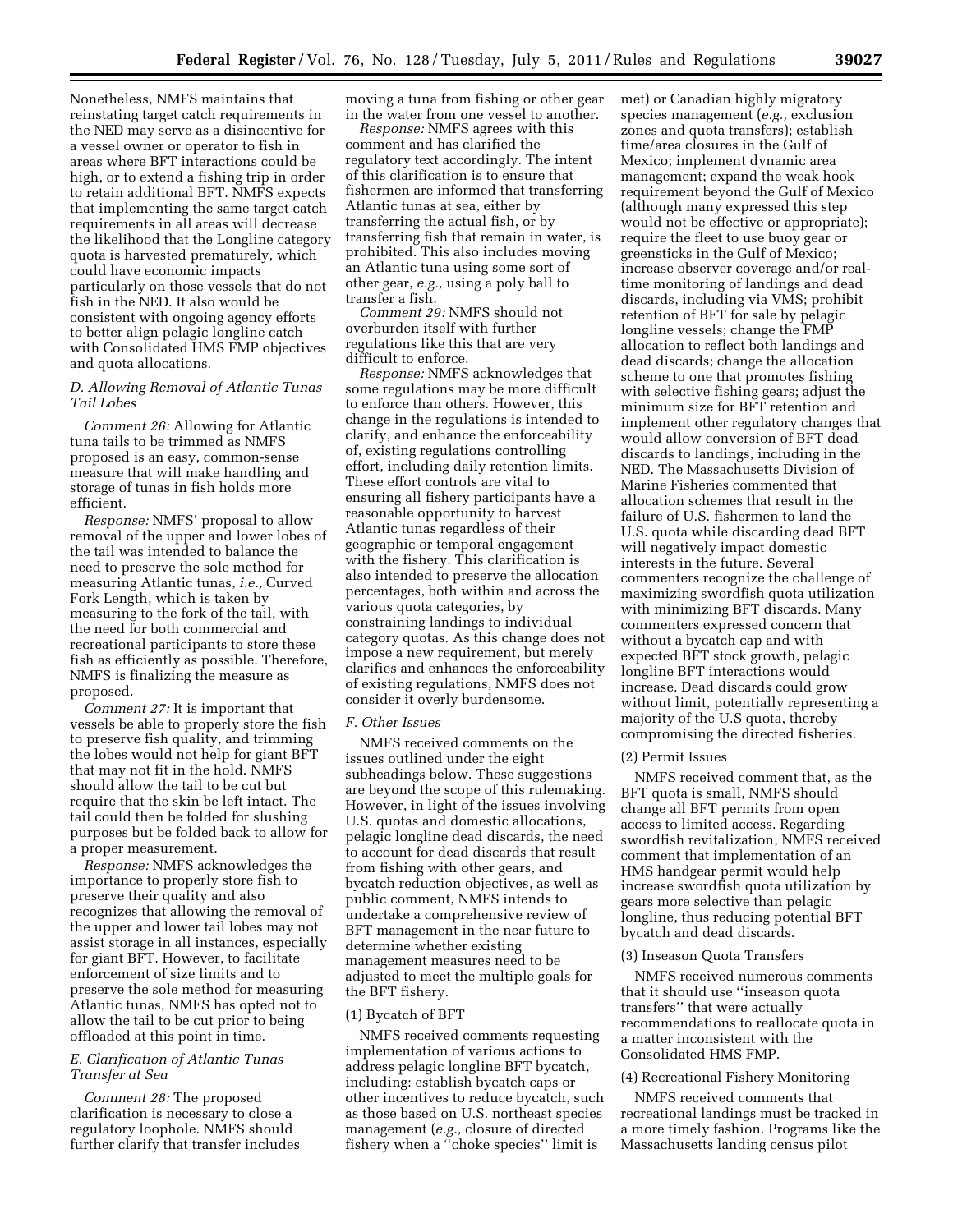program, currently under development, should be implemented in all states as soon as possible.

# (5) ICCAT Negotiations

NMFS received comments that the U.S. delegation should further consider domestic BFT fishery needs (for all HMS fisheries) when setting the U.S. position at ICCAT, that the U.S. delegation should renegotiate the BFT Recommendation, including quotas and the amount of underharvest allowed to be carried forward from one year to the next, should pursue two-year balancing periods for the base quota and NED allocation, and, wherever possible, maximize its ability to fully use the quota over a given period.

(6) Consideration of Petition to List BFT as Threatened or Endangered

NMFS received comments that the current management system, which allows a substantial portion of the U.S. quota to be discarded dead, contradicts agency consideration of the petition to list BFT as threatened or endangered under the Endangered Species Act.

## (7) BFT Boycott

NMFS received a petition from the Center for Biological Diversity, with the names of more than 22,000 people who have pledged not to eat Atlantic and Southern BFT (fished around Australia) and to boycott restaurants with BFT on the menu in order to reduce consumer demand for and conserve both species. The Center for Biological Diversity launched the boycott following the November 2010 ICCAT meeting.

(8) November 2009 BFT Regulatory Amendment

The North Carolina Division of Marine Fisheries encourages NMFS to (1) implement the 2009 proposed BFT management measure that would allow the General category season to extend past January 31 if January General category subquota remains available, and (2) establish a separate subquota for the months of February and March, potentially assigning unused prior year quota to that period. This would allow for greater utilization of available U.S. BFT quota.

# **Classification**

The Assistant Administrator for Fisheries, NMFS, has determined that this final action is consistent with the Magnuson-Stevens Act, ATCA, and other applicable law, and is necessary to achieve domestic management objectives under the Consolidated HMS FMP.

There is good cause under 5 U.S.C. 553(d)(3) to waive the 30-day delay in effective date for the BFT quotas and 2011 BFT quota specifications in this action, because delaying this rule's effectiveness is both impracticable and unnecessary. ICCAT Recommendation 10–03 entered into force on June 14, 2011, and the United States at the November 2010 meeting of ICCAT agreed to establish the baseline annual U.S. quota of 923.7 mt by that date. Because the recommended effective date has already passed, it is critical that the quota be implemented immediately upon publication of the final rule, in order that NMFS and the United States comply with our international obligations. Furthermore, without the waiver for the 30-day delayed effectiveness period, the codified baseline annual U.S. BFT quota of 952.4 mt and related subquotas (allocated per quota allocations established in the Consolidated HMS FMP) would remain in effect, and thus the required reduction in quota would not be implemented for BFT, which has recently been listed as a species of concern. Delaying the effective date is also unnecessary. This rule does not add or modify any regulatory requirements for the affected entities. Because the entities affected by this rule need not undertake any modifications to their property or practices in order to come into compliance with this rule, it is unnecessary to delay this rule's effectiveness to allow entities to modify their practices to come into compliance with the rule.

This final rule has been determined to be not significant for purposes of Executive Order 12866.

In compliance with section 604 of the Regulatory Flexibility Act (RFA), a Final Regulatory Flexibility Analysis (FRFA) was prepared for this rule. The FRFA incorporates the Initial Regulatory Flexibility Analysis (IRFA), a summary of the significant issues raised by the public comments in response to the IRFA, and NMFS responses to those comments, and a summary of the analyses completed to support the action. The full FRFA and analysis of economic and ecological impacts are available from NMFS (see **ADDRESSES**). A summary of the FRFA follows.

In compliance with section 604(a)(1) of the RFA, the purpose of this rulemaking, consistent with the Consolidated HMS FMP objectives, the Magnuson-Stevens Act, and other applicable law, is to implement and allocate the ICCAT-recommended U.S. quota for 2011 and 2012; adjust the 2011 U.S. quota and subquotas to account for unharvested 2010 quota allowed by

ICCAT to be carried forward to 2011, and to account for a portion of the estimated 2011 dead discards up front; reinstate pelagic longline target catch requirements for retaining BFT in the Northeast Distant Gear Restricted Area; amend the Atlantic tunas possession-atsea and landing regulations to allow removal of tail lobes; and clarify the transfer-at-sea regulations for Atlantic tunas.

Section 604(a)(2) of the RFA requires agencies to summarize significant issues raised by the public in response to the IRFA, the agency's assessment of such issues, and a statement of any changes made as a result of the comments.

NMFS received numerous comments on the proposed rule (75 FR 13582, March 14, 2011) during the comment period. A summary of these comments and NMFS' responses are included in Chapter 14 of the EA/RIR/FRFA and are included above. Although NMFS did not receive comment specifically on the IRFA, NMFS received some comments expressing concern about the economic impact of the 2011 BFT quota specifications, as proposed.

Several commenters stated that the proposed deduction of the dead discard estimate from the U.S. BFT baseline quota would result in a de facto reallocation of quota shares from those established in the Consolidated HMS FMP, which would be economically damaging to the directed fisheries. As described above, following consideration of public comment and the availability of updated (2010) dead discard estimates, NMFS has decided to account for one half of the dead discard estimate up front and directly against the Longline category quota, through the specifications process, which will mitigate some of the economic impacts associated with adjusting the baseline quota for dead discards. For the final 2011 quota specifications, this rule maintains the directed categories at their baseline quotas, which reflect application of the allocation scheme established in the Consolidated HMS FMP to the 2011 baseline U.S. BFT quota. For the Longline category, NMFS deducts half of the 2010 dead discard estimate of 122.3 mt from the 2011 baseline Longline quota and applies half of the underharvest allowed to be carried forward to 2011 (*i.e.*,  $74.8 61.2 + 47.5 = 61.1$  mt). This resulting 61.1 mt quota for the Longline category does not include the 25-mt allocation for the NED. NMFS holds the remainder of the 2010 underharvest allowed to be carried forward to 2011 (47.4 mt) within the Reserve category, for an adjusted Reserve category quota of 70.5 mt. NMFS intends to maintain this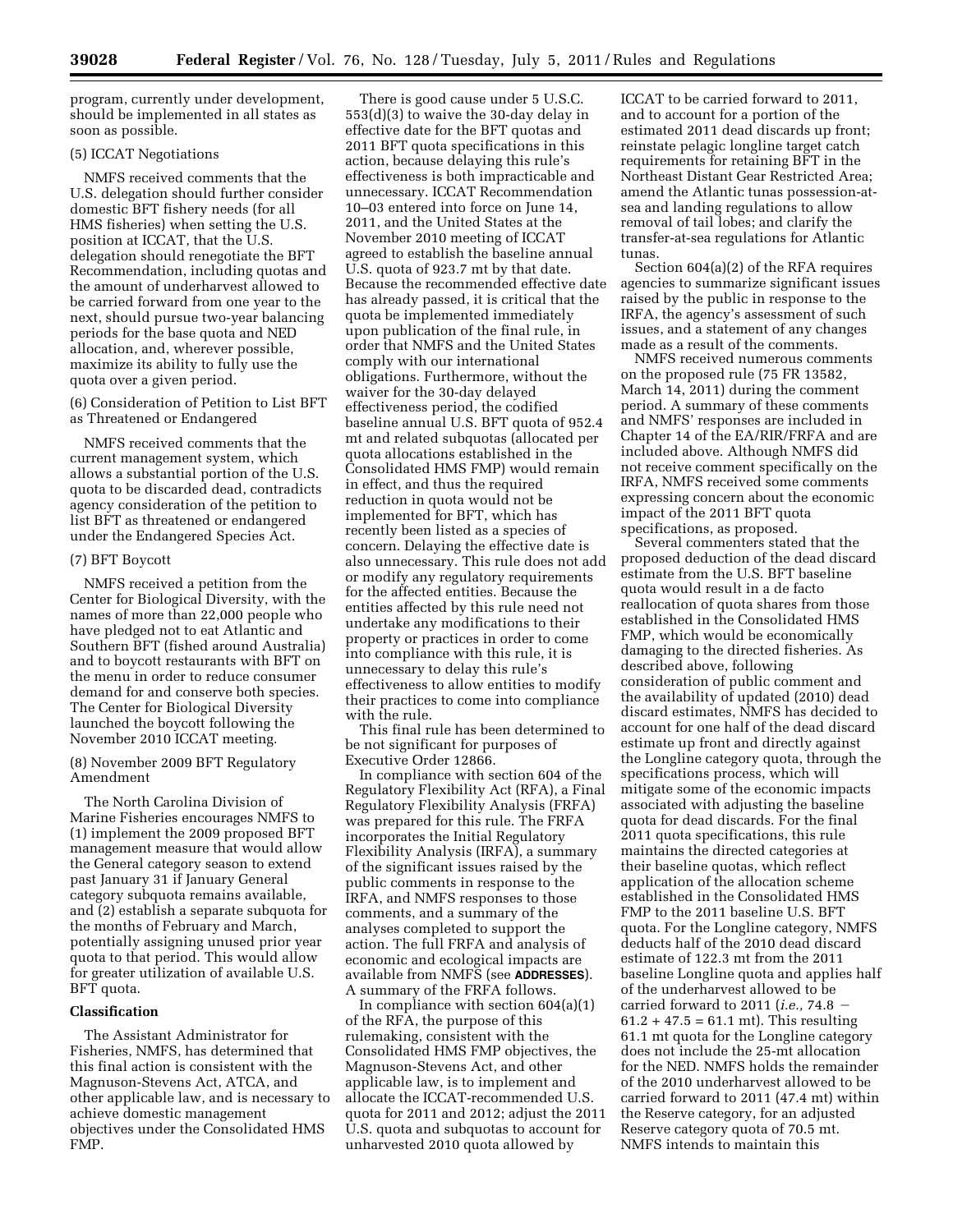underharvest in the Reserve category until later in the fishing year for maximum flexibility in accounting for 2011 landings and dead discards.

Section  $604(a)(3)$  of the RFA requires agencies to provide an estimate of the number of small entities to which the rule would apply. The implementation of the ICCAT-recommended baseline annual U.S. BFT quota would apply to all participants in the Atlantic BFT fisheries, all of which are considered small entities by the Small Business Administration, because they either had average annual receipts less than \$4.0 million for fish-harvesting, average annual receipts less than \$6.5 million for charter/party boats, 100 or fewer employees for wholesale dealers, or 500 or fewer employees for seafood processors. As shown in Table 5, there are over 32,000 vessels that held an Atlantic HMS Charter/Headboat, Atlantic HMS Angling, or an Atlantic tunas permit as of October 2010. These permitted vessels consist of commercial, recreational, and charter vessels as well as headboats.

Reinstatement of target catch requirements in the NED would affect those Longline category permitted vessels that fish in the NED. As shown in Table 9, over the last 5 years, an annual total ranging from 6 to 10 vessels have reported trips in the NED and an annual total ranging from 4 to 8 vessels have landed BFT from the NED. However, to the extent that this action could avoid the need for fishery interruption due to insufficient BFT quota availability, it could affect all 248 Longline category permitted vessels.

Clarification of the Atlantic tunas landing-form and transfer-at-sea regulations would be informative to owners and operators of Atlantic-tunas permitted vessels and Atlantic HMSpermitted vessels fishing for tunas, although material impacts are not expected to occur from the related changes in this action.

Under section 604(a)(4) of the RFA, agencies are required to describe any new reporting, record-keeping and other compliance requirements. The action does not contain any new collection of information, reporting, record keeping, or other compliance requirements.

Under section 604(a)(5) of the RFA, agencies are required to describe any alternatives to the rule which accomplish the stated objectives and which minimize any significant economic impacts. These impacts are discussed below and in Chapters 4 and 6 of the EA/RIR/FRFA. Additionally, the RFA (5 U.S.C. 603(c)(1)–(4)) lists four general categories of ''significant'' alternatives that would assist an agency

in the development of significant alternatives. These categories of alternatives are: (1) Establishment of differing compliance or reporting requirements or timetables that take into account the resources available to small entities; (2) clarification, consolidation, or simplification of compliance and reporting requirements under the rule for such small entities; (3) use of performance rather than design standards; and (4) exemptions from coverage of the rule for small entities.

In order to meet the objectives of this rule, consistent with the Magnuson-Stevens Act, ATCA, and the ESA, NMFS cannot establish differing compliance requirements for small entities or exempt small entities from compliance requirements. Thus, there are no alternatives discussed that fall under the first and fourth categories described above. NMFS does not know of any performance or design standards that would satisfy the aforementioned objectives of this rulemaking while, concurrently, complying with the Magnuson-Stevens Act. As described below, NMFS analyzed several different alternatives in this rulemaking and provides rationale for identifying the preferred alternatives to achieve the desired objective. The FRFA assumes that each vessel within a category will have similar catch and gross revenues to show the relative impact of the action on vessels.

NMFS has estimated the average impact that the alternative to establish the 2011 and 2012 BFT quota for all domestic fishing categories would have on individual categories and the vessels within those categories. As mentioned above, the 2010 ICCAT recommendation reduced the U.S. baseline BFT quota for 2011 and 2012 to 923.7 mt and provides 25 mt for incidental catch of BFT related to directed longline fisheries in the NED. This action would distribute the baseline quota of 923.7 mt to the domestic fishing categories based on the allocation percentages established in the Consolidated HMS FMP.

In 2010, the annual gross revenues from the commercial BFT fishery were approximately \$8.9 million. As of October 2010, there were 8,311 vessels permitted to land and sell BFT under four commercial BFT quota categories (including HMS Charter/Headboat vessels). The commercial categories and their 2010 gross revenues are General (\$7.8 million), Harpoon (\$202,643), Purse Seine (\$0), and Longline (\$878,908).

For the allocation of BFT quota among domestic fishing categories, NMFS analyzed a no action alternative and Alternative A2 (preferred alternative)

which would implement the 2010 ICCAT recommendation. NMFS considered a third alternative (A3) that would have allocated the 2010 ICCAT recommendation in a manner other than that designated in the Consolidated HMS FMP. Alternative A3 would result in quota reallocation among categories. The Consolidated HMS FMP addressed several aspects of the changing BFT fishery and included modification to time period subquotas and authorized gear for use in BFT fisheries, among other things. Further consideration of the information provided by the 2010 BFT stock assessment, international deliberations during and after the 2010 ICCAT meeting, and observed changes in the fishery (*e.g.,* relative year class strength and fish availability) may provide further insight into the larger fishery issues raised by this alternative, and could result in future regulatory or FMP amendments. For the purpose of this analysis, modifications to domestic management of BFT outside the limitations of the Consolidated HMS FMP and current ICCAT recommendations do not satisfy the purpose and need for the action. Additionally, preparation of an FMP amendment would not be possible in the brief period of time between receipt of the ICCAT recommendation, which occurred in late November 2010, and the start of the 2011 fishing year, the bulk of which begins in June.

Therefore, Alternative A3 was considered but not analyzed. But, if an FMP amendment were feasible, positive economic impacts would be expected to result on average for vessels in any permit categories that would receive a greater share than established currently in the FMP, and negative economic impacts would be expected to result on average for vessels in permit categories that would receive a lesser share than established in the FMP. Impacts per vessel would depend on the temporal and spatial availability of BFT to participants.

As noted above, Alternative A2 would implement the 2010 ICCAT recommendation in accordance with the Consolidated HMS FMP and consistent with ATCA, under which the United States is obligated to implement ICCATapproved quota recommendations, as necessary and appropriate. The preferred alternative would implement this quota and have slightly positive impacts for fishermen. The no action alternative would keep the quota at pre-2010 ICCAT recommendation levels (approximately 29 mt more) and would not be consistent with the purpose and need for this action, the Consolidated HMS FMP, and ATCA. The economic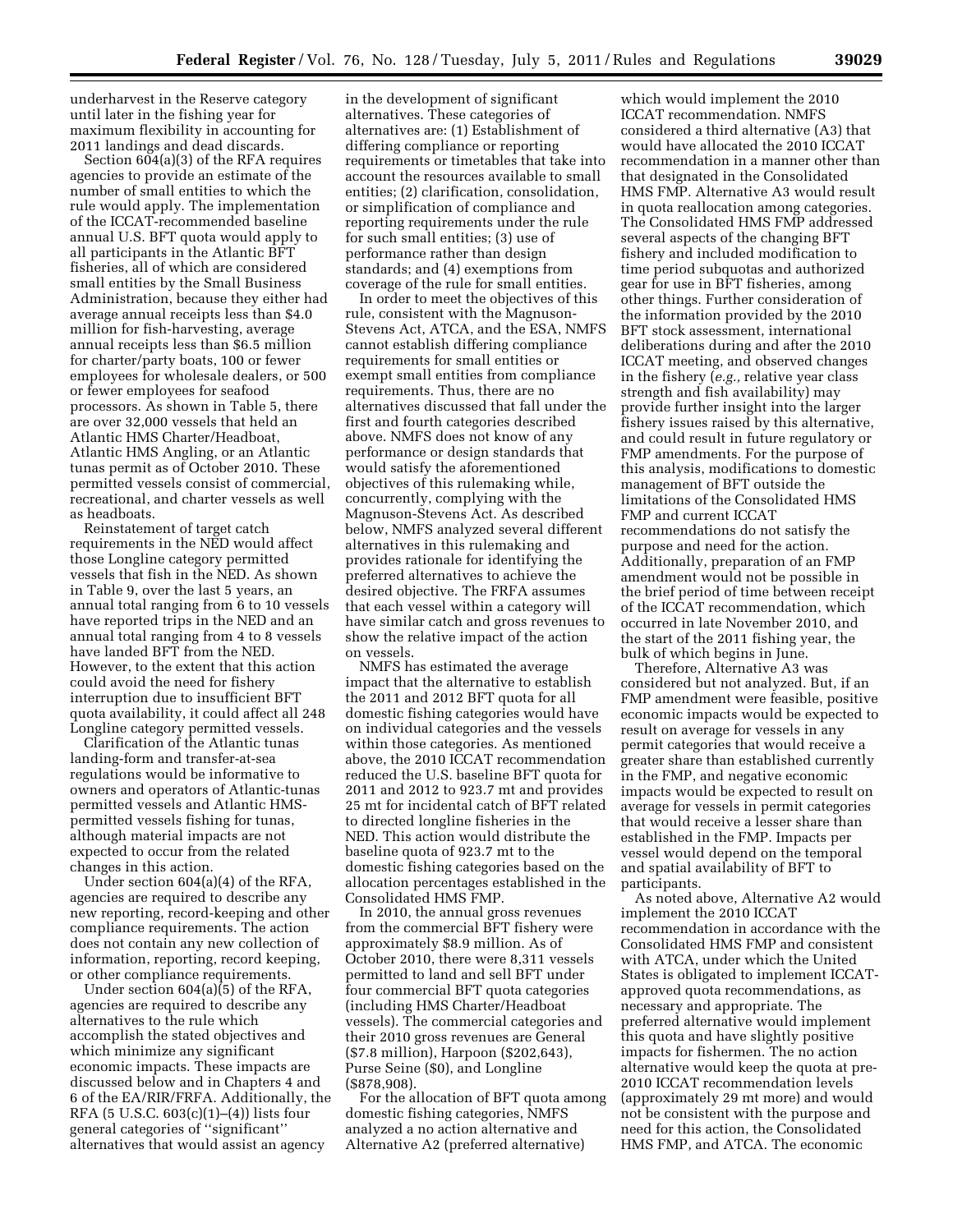impacts to the United States and to local economies would be similar in distribution and scale to 2010 (*e.g.,*  annual commercial gross revenues of approximately \$8.9 million, as described above), or recent prior years, and would provide fishermen additional fishing opportunities, subject to the availability of BFT to the fishery, in the short term. In the long term, however, stock growth may be hindered and negative impacts would result.

It is difficult to estimate average potential ex-vessel revenues to commercial participants, largely because revenues depend heavily on the availability of large medium and giant BFT to the fishery. Section 6 of the EA/ RIR/FRFA describes potential revenue losses per commercial quota category based on each category's baseline quota reduction and price-per-pound information from 2010 (*i.e.,* \$206,251 for the General category, \$13,944 for the Harpoon category, \$25,150 for the Longline category, and \$1,093 for the Trap category); although the Purse Seine category had no BFT landings in 2010, potential revenue losses of \$69,639 were estimated. As described in Section 4 of the EA/RIR/FRFA, because the directed commercial categories have underharvested their subquotas in recent years, particularly 2004–2008, the potential decreases in ex-vessel revenues above overestimate the likely actual economic impacts to those categories relative to recent conditions. Additionally, there has been substantial interannual variability in ex-vessel revenues per category in recent years due to recent changes in BFT availability and other factors. Generally, the interannual differences in ex-vessel revenues per category have been larger than the potential impacts described above.

Data on net revenues of individual fishermen are lacking, so the economic impact of the alternatives is averaged across each category. This is an appropriate approach for BFT fisheries, in particular because available landings data (weight and ex-vessel value of the fish in price-per-pound) allow NMFS to calculate the gross revenue earned by a fishery participant on a successful trip. The available data do not, however, allow NMFS to calculate the effort and cost associated with each successful trip (*e.g.,* the cost of gas, bait, ice, *etc.*) so net revenue for each participant cannot be calculated. As a result, NMFS analyzes the average impact of the alternatives among all participants in each category.

Success rates vary widely across participants in each category (due to extent of vessel effort and availability of commercial-sized BFT to participants

where they fish) but for the sake of estimating potential revenue loss per vessel, category-wide revenue losses can be divided by the number of permitted vessels in each category (see Table 5). Because HMS Charter/Headboat vessels may fish commercially under the General category quota and retention limits, Charter/Headboat permitted vessels are considered along with General category vessels when estimating potential General category ex-vessel revenue changes. Potential exvessel revenue losses (per vessel) as a result of this rule's implementation are estimated as follows: General category (including HMS Charter/Headboat vessels): \$26; Harpoon category: \$480; Longline category (incidental): \$101; Trap category (incidental): \$182; and Purse Seine category: \$13,928. Section 6 describes potential revenue losses per commercial quota category based on each category not having access to quota that would be available through the carrying forward of 2010 underharvest, were it not for the ICCAT recommendation that limits the amount of underharvest that may be carried forward to 10 percent of a Contracting Party's total quota beginning effective for 2011. Potential ex-vessel revenue losses (per vessel) resulting from this change are estimated as follows: General category (including HMS Charter/ Headboat vessels): \$107; Harpoon category: \$4,808; Longline category (incidental): \$1,014; Trap category (incidental): \$519; and Purse Seine category: \$139,278. These values likely overestimate potential revenue losses for vessels that actively fish and are successful in landing at least one BFT.

The reinstatement of target catch requirements for pelagic longline vessels in the NED could, as described in Section 6.6.2, would result in a potential loss to the Longline category fishery of \$341,228. If this reduction is calculated for the universe of vessels participating in the NED over the last 5 years (range of 6–10 vessels), it would represent average potential ex-vessel reductions of \$34,123–\$56,871 per vessel. If the reduction is calculated across Longline category vessels, it would be \$1,376 per vessel. In Section 6.6.2, acknowledging that the 2009 number of BFT taken in the NED in 2009 may have been anomalous, NMFS also provided a figure for potential revenue loss of \$42,408. This would represent average potential ex-vessel reductions of \$4,241–\$7,068 per vessel. If the reduction is calculated across Longline category vessels, it would be \$171 per vessel.

However, the preferred alternative is expected to result in the most positive

short and long-term economic impacts for the majority of BFT fishery participants, including Longline category participants, as it would increase the likelihood that the Longline category quota will be available through the end of the year, without interruption, and decrease the potential need for reallocation from directed quota categories or quota reductions in subsequent years to cover Longline category excesses.

The other considered alternative was a no action alternative (maintaining the de facto exemption from target catch requirements for pelagic longline vessels fishing in the NED). The no action alternative risks exceeding the available Longline category quota, particularly in years where availability of commercial-sized BFT is high in the NED during directed pelagic longline activity for target species.

The modifications to the regulations concerning Atlantic tunas possession at sea and landing and Atlantic tunas transfer at sea are intended to facilitate Atlantic tunas storage and provide clarification, respectively. While these changes would apply to all vessels holding Atlantic tunas, HMS Charter/ Headboat, and HMS Angling category permits (totaling approximately 33,000 vessels), they are not expected to have significant economic impacts. Therefore, NMFS has not analyzed alternatives beyond the preferred alternatives and no action. Specific estimates of economic impacts of these preferred alternatives are not quantifiable.

Section 212 of the Small Business Regulatory Enforcement Fairness Act of 1996 states that, for each rule or group of related rules for which an agency is required to prepare a FRFA, the agency shall publish one or more guides to assist small entities in complying with the rule, and shall designate such publications as ''small entity compliance guides.'' The agency shall explain the actions a small entity is required to take to comply with a rule or group of rules. As part of this rulemaking process, NMFS has prepared a brochure summarizing fishery information and regulations for Atlantic tuna fisheries for 2011. This brochure also serves as the small entity compliance guide. Copies of the compliance guide are available from NMFS (see **ADDRESSES**).

## **List of Subjects in 50 CFR Part 635**

Fisheries, Fishing, Fishing vessels, Foreign relations, Imports, Penalties, Reporting and recordkeeping requirements, Treaties.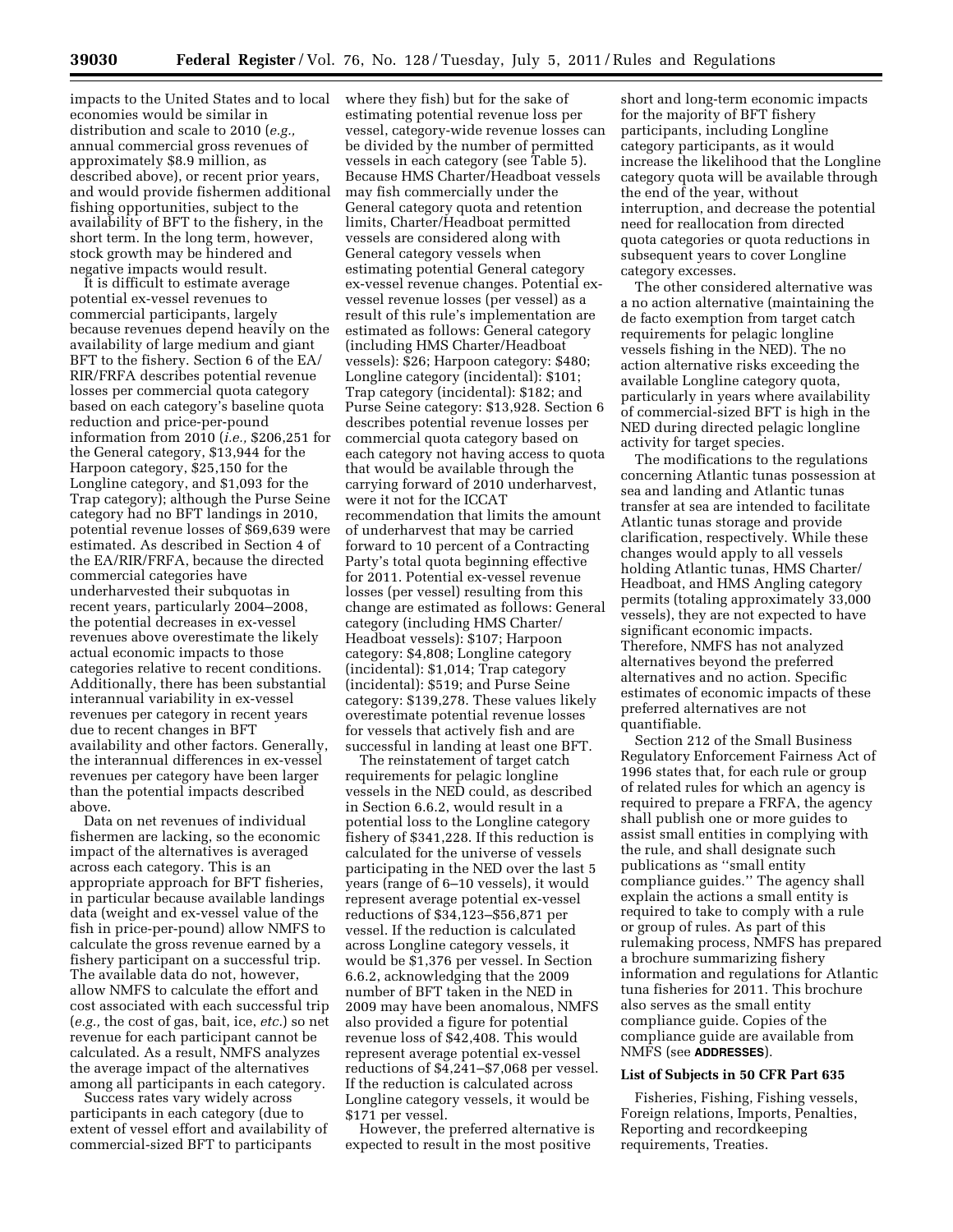Dated: June 29, 2011. **John Oliver,**  *Deputy Assistant Administrator for Operations, National Marine Fisheries Service.* 

For the reasons set out in the preamble, 50 CFR part 635 is amended as follows:

# **PART 635—ATLANTIC HIGHLY MIGRATORY SPECIES**

■ 1. The authority citation for part 635 continues to read as follows:

**Authority:** 16 U.S.C. 971 *et seq.;* 16 U.S.C. 1801 *et seq.* 

# **§ 635.23 [Amended]**

■ 2. In § 635.23, remove paragraph  $(f)(3)$ .

■ 3. In § 635.27, paragraphs (a) introductory text, (a)(1)(i), (a)(2), (a)(3),  $(a)(4)(i)$ ,  $(a)(5)$ ,  $(a)(7)(i)$ , and  $(a)(7)(ii)$  are revised to read as follows:

# **§ 635.27 Quotas.**

(a) *BFT.* Consistent with ICCAT recommendations, and with paragraph (a)(10)(iv) of this section, NMFS may subtract the most recent, complete, and available estimate of dead discards from the annual U.S. BFT quota, and make the remainder available to be retained, possessed, or landed by persons and vessels subject to U.S. jurisdiction. The remaining baseline annual U.S. BFT quota will be allocated among the General, Angling, Harpoon, Purse Seine, Longline, Trap, and Reserve categories. BFT may be taken by persons aboard vessels issued Atlantic Tunas permits, HMS Angling permits, or HMS Charter/ Headboat permits. The baseline annual U.S. BFT quota is 923.7 mt, not including an additional annual 25 mt allocation provided in paragraph (a)(3) of this section. The baseline annual U.S. BFT quota is divided among the categories as follows: General—47.1 percent (435.1 mt); Angling—19.7 percent (182.0 mt), which includes the school BFT held in reserve as described under paragraph (a)(7)(ii) of this section; Harpoon—3.9 percent (36.0 mt); Purse Seine—18.6 percent (171.8 mt); Longline—8.1 percent (74.8 mt), which does not include the additional annual 25 mt allocation provided in paragraph (a)(3) of this section; and Trap—0.1 percent (0.9 mt). The remaining 2.5 percent (23.1 mt) of the baseline annual U.S. BFT quota will be held in reserve for inseason or annual adjustments based on the criteria in paragraph (a)(8) of this section. NMFS may apportion a quota allocated to any category to specified fishing periods or to geographic areas and will make annual adjustments to quotas, as specified in

paragraph (a)(10) of this section. BFT quotas are specified in whole weight.  $(1) * * * *$ 

(i) Catches from vessels for which General category Atlantic Tunas permits have been issued and certain catches from vessels for which an HMS Charter/ Headboat permit has been issued are counted against the General category quota in accordance with § 635.23(c)(3). The amount of large medium and giant BFT that may be caught, retained, possessed, landed, or sold under the General category quota is 47.1 percent (435.1 mt) of the baseline annual U.S. BFT quota, and is apportioned as follows:

(A) January 1 through January 31—5.3 percent (23.1 mt);

(B) June 1 through August 31—50 percent (217.6 mt);

(C) September 1 through September 30—26.5 percent (115.3 mt);

(D) October 1 through November 30— 13 percent (56.6 mt); and

(E) December 1 through December 31—5.2 percent (22.6 mt).

\* \* \* \* \*

(2) *Angling category quota.* In accordance with the framework procedures of the Consolidated HMS FMP, prior to each fishing year, or as early as feasible, NMFS will establish the Angling category daily retention limits. The total amount of BFT that may be caught, retained, possessed, and landed by anglers aboard vessels for which an HMS Angling permit or an HMS Charter/Headboat permit has been issued is 19.7 percent (182 mt) of the baseline annual U.S. BFT quota. No more than 2.3 percent (4.2 mt) of the annual Angling category quota may be large medium or giant BFT. In addition, over each 2-consecutive-year period (starting in 2011, inclusive), no more than 10 percent of the annual U.S. BFT quota, inclusive of the allocation specified in paragraph (a)(3) of this section, may be school BFT. The Angling category quota includes the amount of school BFT held in reserve under paragraph (a)(7)(ii) of this section. The size class subquotas for BFT are further subdivided as follows:

(i) After adjustment for the school BFT quota held in reserve (under paragraph (a)(7)(ii) of this section), 52.8 percent (40.8 mt) of the school BFT Angling category quota may be caught, retained, possessed, or landed south of 39°18′ N. lat. The remaining school BFT Angling category quota (36.5 mt) may be caught, retained, possessed or landed north of 39°18′ N. lat.

(ii) An amount equal to 52.8 percent (43.8 mt) of the large school/small medium BFT Angling category quota

may be caught, retained, possessed, or landed south of 39°18′ N. lat. The remaining large school/small medium BFT Angling category quota (39.1 mt) may be caught, retained, possessed or landed north of 39°18′ N. lat.

(iii) An amount equal to 66.7 percent (2.8 mt) of the large medium and giant BFT Angling category quota may be caught, retained, possessed, or landed south of 39°18′ N. lat. The remaining large medium and giant BFT Angling category quota (1.4 mt) may be caught, retained, possessed or landed north of 39°18′ N. lat.

(3) *Longline category quota.* The total amount of large medium and giant BFT that may be caught incidentally and retained, possessed, or landed by vessels that possess Longline category Atlantic Tunas permits is 8.1 percent (74.8 mt) of the baseline annual U.S. BFT quota. No more than 60.0 percent (44.9 mt) of the Longline category quota may be allocated for landing in the area south of 31°00′ N. lat. In addition, 25 mt shall be allocated for incidental catch by pelagic longline vessels fishing in the Northeast Distant gear restricted area.

 $(4) * * * *$ 

(i) The total amount of large medium and giant BFT that may be caught, retained, possessed, or landed by vessels that possess Purse Seine category Atlantic Tunas permits is 18.6 percent (171.8 mt) of the baseline annual U.S. BFT quota. The directed purse seine fishery for BFT commences on July 15 of each year unless NMFS takes action to delay the season start date. Based on cumulative and projected landings in other commercial fishing categories, and the potential for gear conflicts on the fishing grounds or market impacts due to oversupply, NMFS may delay the BFT purse seine season start date from July 15 to no later than August 15 by filing an adjustment with the Office of the **Federal Register**  prior to July 1. The Purse Seine category fishery closes on December 31 of each year.

\* \* \* \* \* (5) *Harpoon category quota.* The total amount of large medium and giant BFT that may be caught, retained, possessed, landed, or sold by vessels that possess Harpoon category Atlantic Tunas permits is 3.9 percent (36.0 mt) of the baseline annual U.S. BFT quota. The Harpoon category fishery commences on June 1 of each year, and closes on November 15 of each year.

\* \* \* \* \*

(7) \* \* \*

(i) The total amount of BFT that is held in reserve for inseason or annual adjustments and fishery-independent